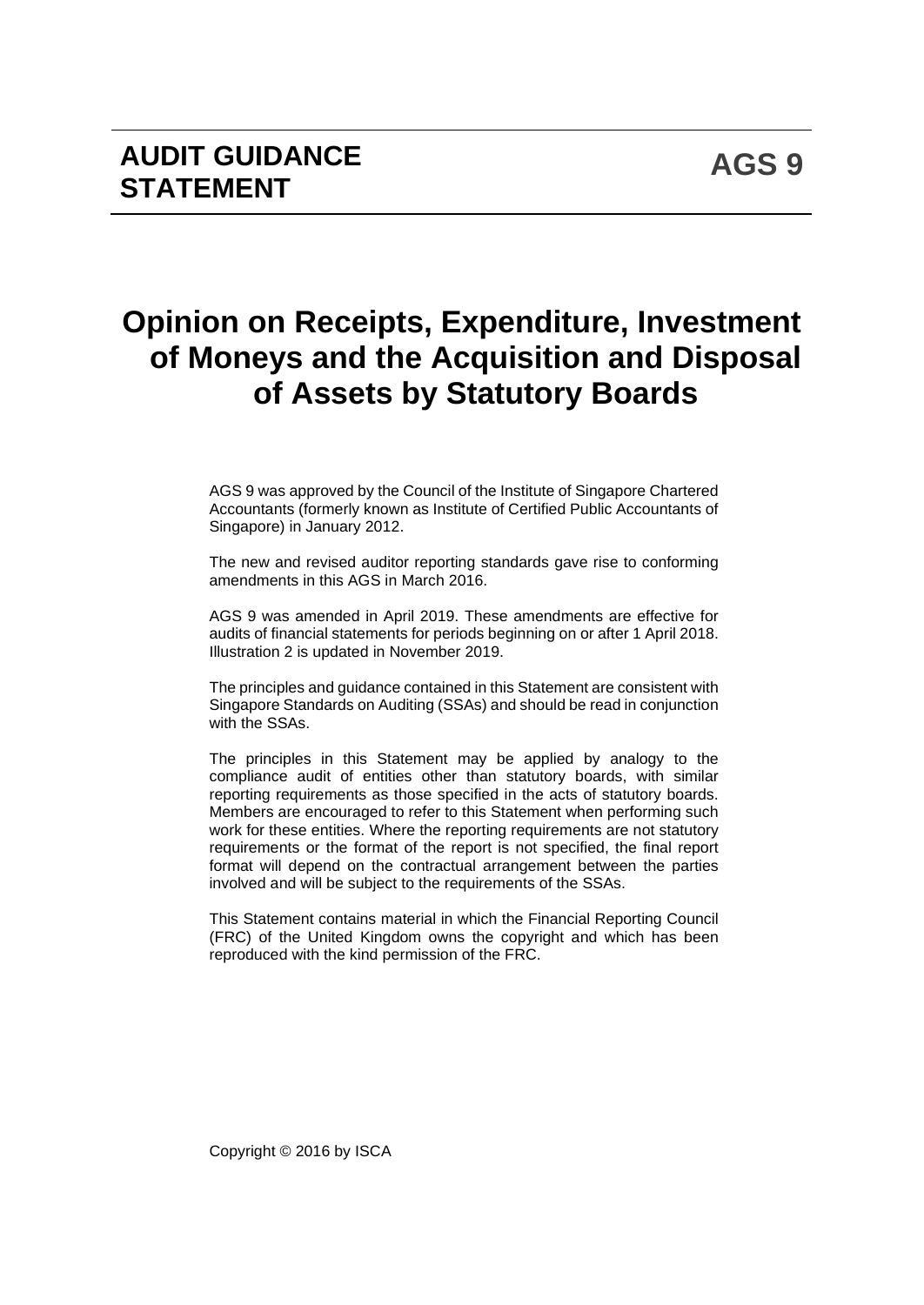# **AUDIT GUIDANCE STATEMENT 9 OPINION ON RECEIPTS, EXPENDITURE, INVESTMENT OF MONEYS AND THE ACQUISITION AND DISPOSAL OF ASSETS BY STATUTORY BOARDS**

# **CONTENTS**

Paragraphs

| <b>Introduction</b>                                              | 1              |
|------------------------------------------------------------------|----------------|
| Scope                                                            | $2 - 4$        |
| Responsibility of Management                                     | 5              |
| Objective                                                        | 6              |
| <b>Definitions</b>                                               | $\overline{7}$ |
| <b>Audit Approach</b>                                            |                |
| Planning and Design                                              | $8 - 22$       |
| <b>Testing for Compliance</b>                                    | $23 - 32$      |
| Reporting on Compliance                                          | $33 - 49$      |
| Appendix I: Illustrations of Independent Auditor's Reports       |                |
| Appendix II: Risks to Compliance and Possible Control Procedures |                |
| Appendix III: Audit Approach Flowchart                           |                |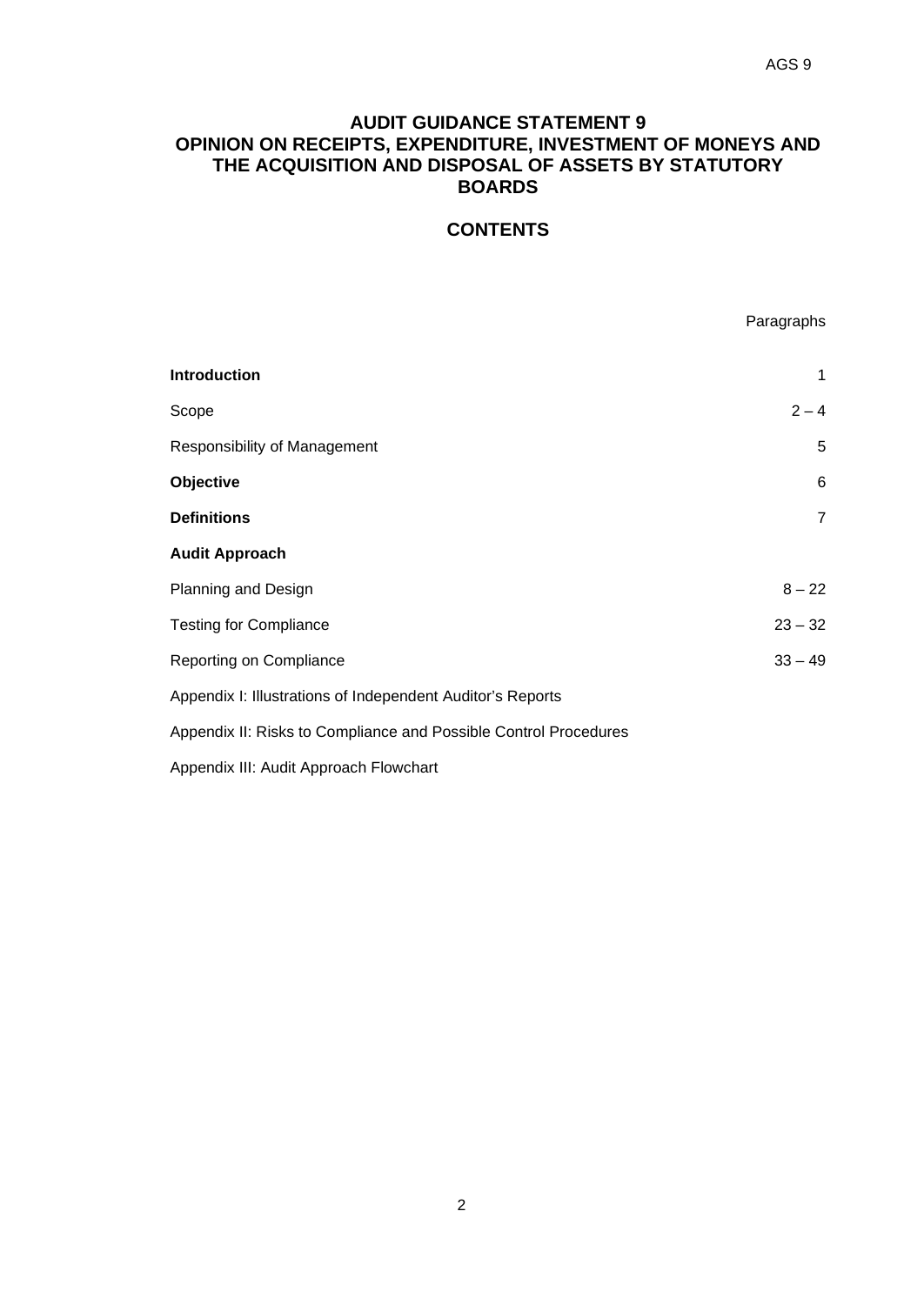# **AUDIT GUIDANCE STATEMENT**

# **Introduction**

- 1. Statutory boards are constituted under Acts of Parliament and are therefore statutorily accountable to Parliament. Auditors of most statutory boards are required, by the Public Sector (Governance) Act 2018<sup>1</sup>, to state in their report, the following<sup>2</sup>:
	- (a) Whether the financial statements show fairly the financial transactions and the state of affairs of the statutory board;
	- (b) Whether proper accounting and other records have been kept, including records of all assets of the statutory board whether purchased, donated or otherwise;
	- (c) Whether the receipts, expenditure, investment of moneys, and the acquisition and disposal of assets, by the statutory board during the financial year have been in accordance with the Public Sector (Governance) Act 2018, the constitutional Act of the statutory board<sup>3</sup> and the requirements of any other written law applicable to moneys of or managed by the statutory board<sup>4</sup>; and
	- (d) Such other matters arising from the audit as the auditor considers should be reported.

#### **Scope**

- 2. This AGS provides guidance for work performed by the auditors of financial statements of statutory boards relating to paragraph 1(c) above. The audit of whether the receipts, expenditure, investment of moneys and the acquisition and disposal of assets by the statutory board have been in accordance with other relevant legal and regulatory requirements should be integrated with the audit of the financial statements.
- 3. Amongst others, this AGS does not apply to engagements relating to Performance Audit (Valuefor-Money Audit). In a Performance Audit, the auditor looks for instances of inefficiency, wastage and extravagance from an independent perspective. For example, when examining the purchase of equipment, the auditor inquires whether the equipment is needed, whether other options have been considered in order to obtain the best value for money and whether the objectives of the purchase are eventually achieved.

(a) Part XI of the Constitution of the Republic of Singapore;

(e) The Financial Procedure Act, Chapter 109, and the Financial Regulations; and

<sup>1</sup> Section 39 of the Public Sector (Governance) Act 2018.

<sup>&</sup>lt;sup>2</sup> The Public Sector (Governance) Act 2018 does not apply to all statutory boards in Singapore. The auditor should check the applicability of the Public Sector (Governance) Act 2018 to the statutory board. If not applicable, the auditor should refer to the constitutional Act of the statutory board for the audit requirements.

<sup>&</sup>lt;sup>3</sup> The Act by or under which the statutory board is established.

<sup>&</sup>lt;sup>4</sup> The other written laws include but are not limited to the following:

<sup>(</sup>b) The Development Fund Act, Chapter 80;

<sup>(</sup>c) The Development Loan Act, Chapter 81;

<sup>(</sup>d) The Development Loan (1987) Act, Chapter 81A;

The Government Securities Act, Chapter 121A.

These laws apply to all statutory boards where relevant.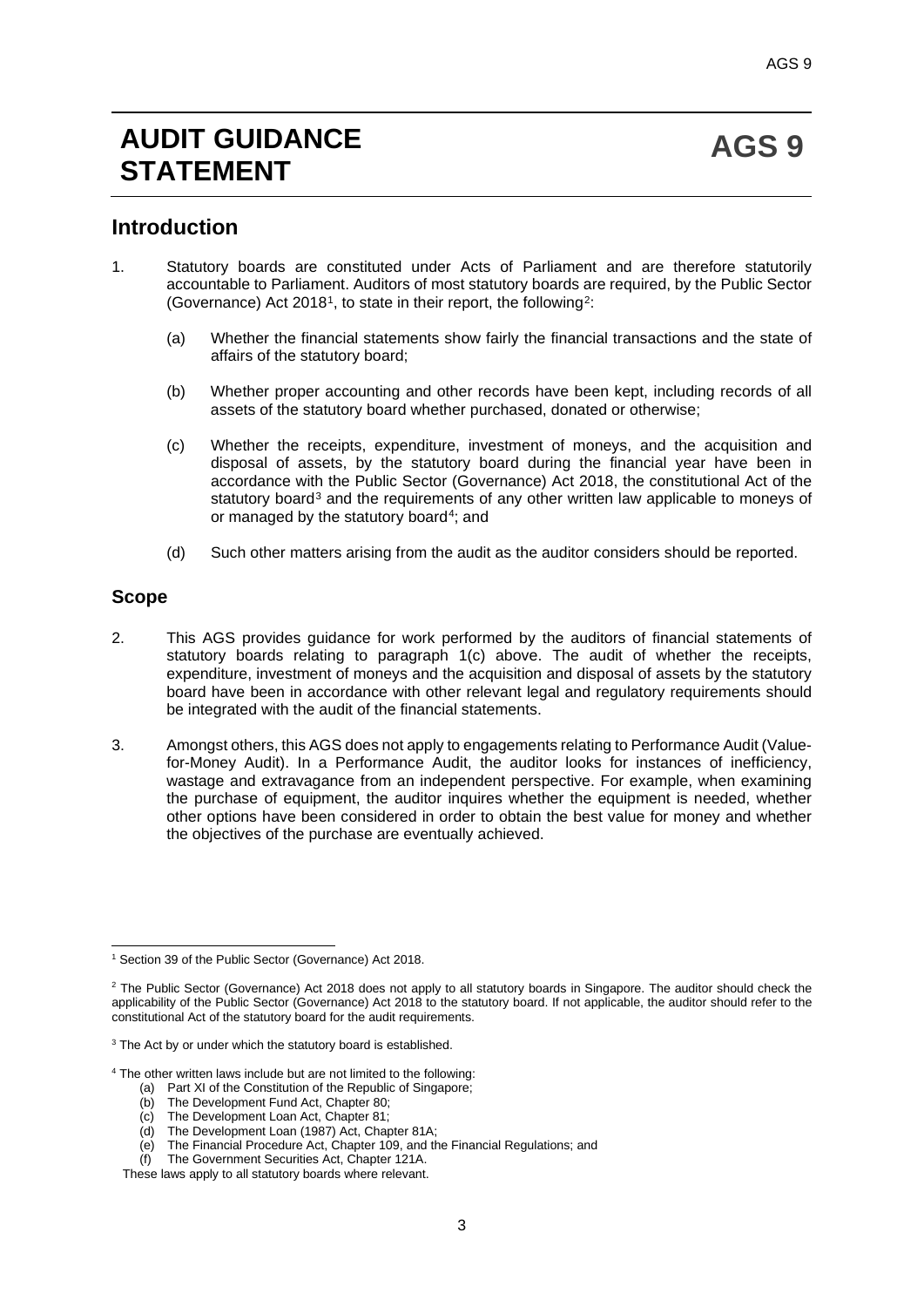4. The work of the auditor is not directed towards the discovery of all instances of non-compliance. The auditor is required to obtain reasonable assurance about whether the statutory board has complied, in all material respects, with paragraph 1(c). Reasonable assurance is a high level of assurance. It is obtained when the auditor has obtained sufficient appropriate audit evidence to reduce audit risk (that is, the risk that the auditor expresses an inappropriate opinion) to an acceptably low level. However, reasonable assurance is not an absolute level of assurance, because there are inherent limitations of an audit which result in most of the audit evidence on which the auditor draws conclusions and bases the auditor's opinion being persuasive rather than conclusive.

# **Responsibility of Management**

5. It is the responsibility of management, with the oversight of those charged with governance, to ensure that the receipts, expenditure, investment of moneys, and the acquisition and disposal of assets by the statutory board have been in accordance with the Public Sector (Governance) Act 2018, the constitutional Act of the statutory board and the requirements of any other written law applicable to moneys of or managed by the statutory board. This includes a responsibility for the statutory board's framework of risk management, the monitoring of compliance requirements relevant to the statutory board, the design and effective operation of controls and incorporating compliance requirements into procedures and to monitoring adherence to those procedures.

# **Objective**

6. The objective of the auditor is to obtain sufficient appropriate audit evidence to form an opinion and report on whether the statutory board has complied, in all material respects, with paragraph 1(c). The auditor adopts an integrated audit approach covering the financial statements audit and the compliance audit. In an integrated audit, the auditor designs the testing to accomplish the objectives of both audits simultaneously.

# **Definitions**

- 7. For purposes of this Statement, the following terms have the meanings attributed below:
	- (a) Acquisition and disposal of assets To come into possession, ownership or control of and the selling, transferring or removal of assets as defined in the statutory board financial reporting standards.
	- (b) Compliance audit The audit of the receipts, expenditure, investment of moneys and the acquisition and disposal of assets by the statutory board performed in accordance with this AGS to ascertain compliance with the compliance requirements.
	- (c) Compliance requirements Public Sector (Governance) Act 2018, the constitutional Act of the statutory board and the requirements of any other written law applicable to moneys of or managed by the statutory board, including any regulations and directions<sup>5</sup> with which the statutory board is required to comply.
	- (d) Expenditure Moneys of the statutory board applied in defraying the working and establishment expenses, provision for maintenance of any property of the statutory board, expenses incurred or incidental to the investment or management of the moneys or properties of the statutory board, interest on any loan raised and any other amounts paid by the statutory board.

<sup>5</sup> This includes relevant sections of the instruction manual and finance circular minutes which are applicable to statutory boards.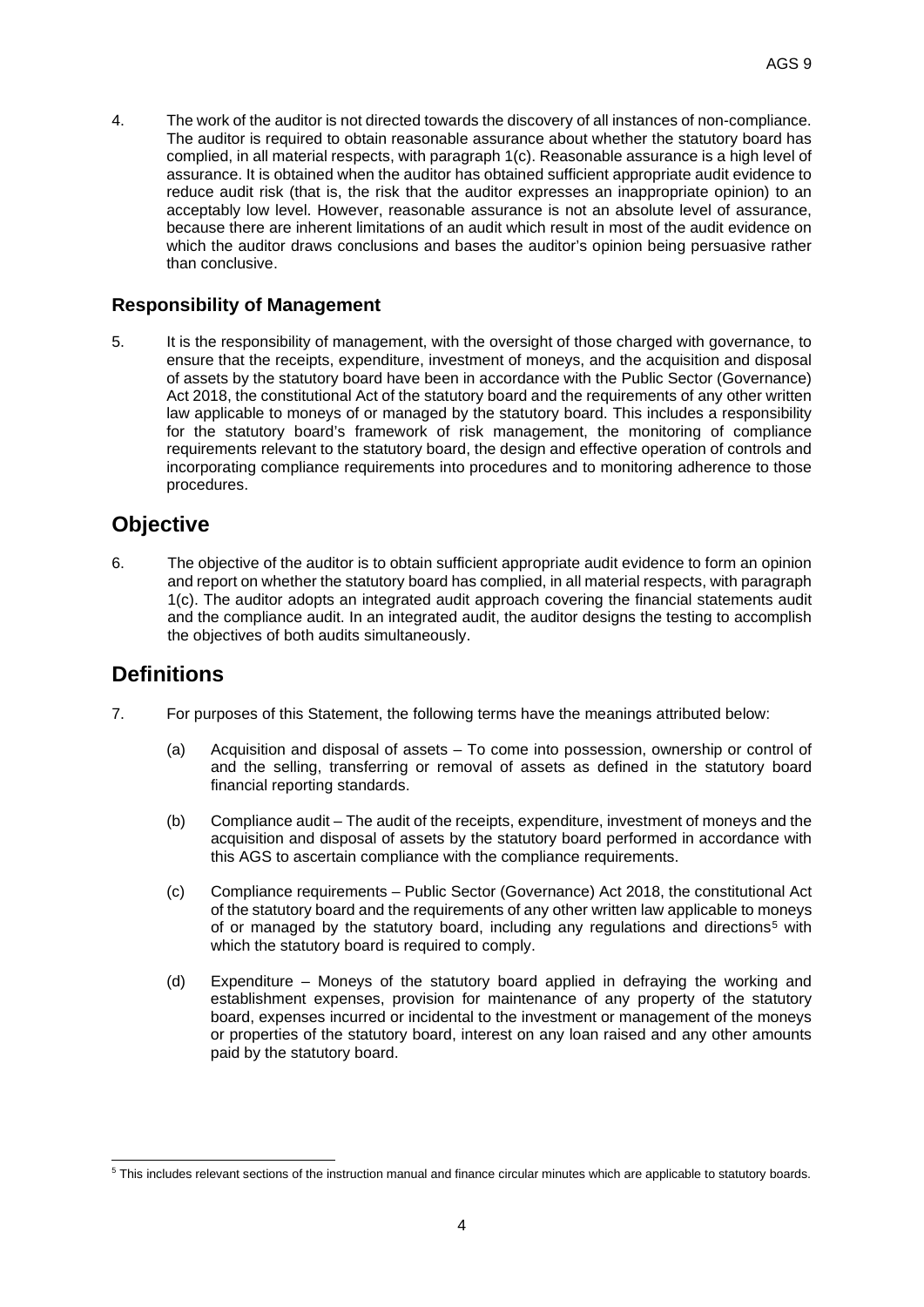- (e) Investment of moneys Placement of the statutory board's funds in such manner for the accretion of wealth through distribution (such as interest, royalties, dividends and rentals), for capital appreciation or for other benefits to the statutory board such as those obtained through trading relationships.
- (f) Non-compliance Acts of omission or commission by the statutory board, either intentional or unintentional, which are contrary to the compliance requirements. Such acts include transactions entered into by, or in the name of, the statutory board, or on its behalf, by those charged with governance, management or employees. Non-compliance does not include personal misconduct (unrelated to the business activities of the statutory board) by those charged with governance, management or employees of the statutory board.
- (g) Receipts All sums received including any amounts recovered or collected by way of levying fees and charges for the services concerned or from discharging of other functions and duties of the statutory board under the constitutional Act of the statutory board and any amounts received from investments, donations and grants.
- (h) Transactions The receipts, expenditure, investment of moneys and the acquisition and disposal of assets.

# **Audit Approach**

# **Planning and Design**

- 8. The auditor plans and performs procedures to determine whether, in all material respects, the statutory board's Transactions comply with the compliance requirements. The principles and procedures applied to obtain sufficient appropriate evidence to support an opinion on the compliance of Transactions of a statutory board are the same as those applied to the audit of any other financial statement assertion. Thus, in forming an opinion on compliance audit, the auditor seeks to provide reasonable assurance that the Transactions are, in all material respects, in accordance with the compliance requirements.
- 9. There may, however, be particular considerations in respect of the auditor's assessment of risk, materiality and the design of audit procedures in relation to the compliance requirements.

### *Obtaining a Sufficient Understanding of the Compliance Requirements*

- 10. An auditor of a statutory board has, or obtains, an understanding of the compliance requirements governing the statutory board and its activities, which is sufficient to enable identification of events and practices which may have a material effect on the compliance of Transactions applicable to the statutory board. In obtaining a sufficient understanding of the compliance requirements, the auditor may seek an understanding of the statutory board's controls for incorporating the compliance requirements into its standard operating procedures. The auditor may also seek representations from the statutory board about the compliance requirements that govern its operations, but any representations received are reviewed critically in accordance with SSA 5806.
- 11. In all regards, the statutory board retains the responsibility for ensuring the compliance of its Transactions with the compliance requirements. The auditor has a responsibility for understanding the compliance requirements and cannot rely wholly on management representations, as the auditor's opinion on compliance audit must be based on evidence of compliance with the requirements, rather than on evidence of compliance with the statutory board's understanding of the requirements.

<sup>6</sup> SSA 580, "Written Representations."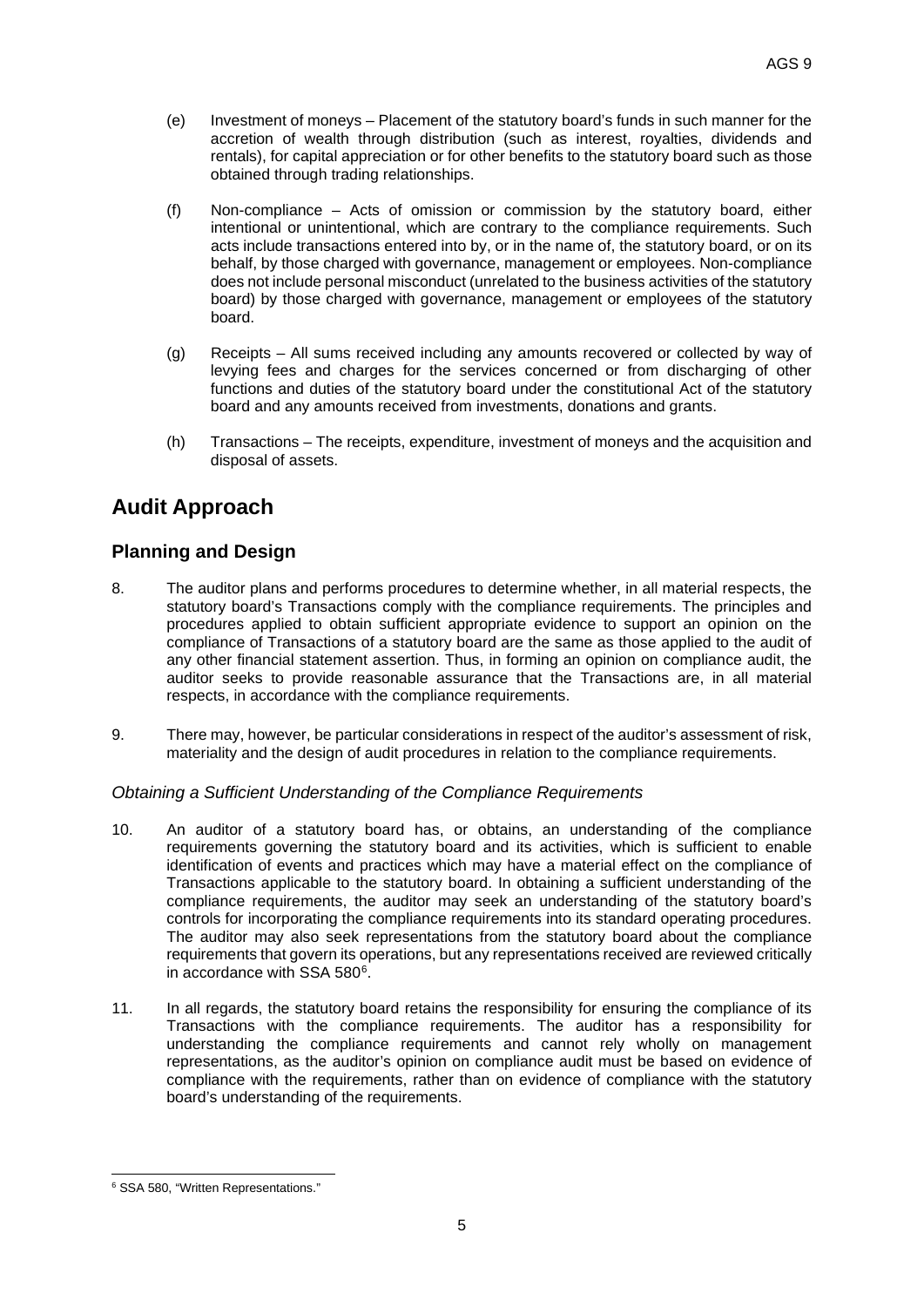- 12. Understanding the compliance requirements and using this information appropriately will assist the auditor in identifying potential material non-compliance, for example, from new and complex compliance requirements or from a misinterpretation of the compliance requirements, and in developing the audit plan and its scope. Where the auditor is uncertain whether the compliance requirements have been properly interpreted and the effect could be material, it may be necessary to seek legal opinion (see paragraphs 31 to 32).
- 13. For some statutory boards, the compliance requirements governing their nature and activities may not change from year to year. In these circumstances, the auditor may already have sufficient knowledge of those compliance requirements from previous audits and may use such information, updated in the current period based on enquiries with management and those charged with governance, for the current period audit. Where the compliance requirements have changed, the auditor obtains sufficient knowledge of these requirements.
- 14. Where appropriate, depending on the circumstances and the auditor's professional judgement, the following are procedures the auditor may consider performing to identify and obtain an understanding of the applicable compliance requirements:
	- Understand from management the other written laws applicable to moneys of or managed by the statutory board, besides the Public Sector (Governance) Act 2018 and the constitutional Act of the statutory board, and request management to consult their legal department or legal advisor on the completeness of the applicable written laws;
	- Read the Public Sector (Governance) Act 2018, the constitutional Act of the statutory board and the requirements of any other written law applicable to moneys of or managed by the statutory board, including any regulations and directions with which the statutory board is required to comply;
	- Discuss with management and those charged with governance and staff employed by the statutory board (for example, finance officers, internal auditors, policy and legal officers). This may include discussions to identify the specific provisions in the respective laws which are relevant to the compliance audit;
	- Read documents produced by the statutory board (for example, minutes of board and other principal committee meetings, internal management reports, management policy manuals, manuals of accounting and internal control); and
	- Consider previous experiences with the statutory board.
- 15. The auditor's work on laws and regulations only focuses on those compliance requirements that are relevant to the statutory board's Transactions.

#### *Identifying and Assessing the Risks of Material Non-compliance through Understanding the Statutory Board and its Environment*

- 16. The auditor identifies and assesses the risks of material non-compliance, whether due to fraud or error, for each applicable compliance requirement, through understanding the statutory board and its environment, including the statutory board's internal control over the compliance requirements, thereby providing a basis for designing and responding to the assessed risks of non-compliance.
- 17. In performing risk assessment procedures, the auditor inquires of management about whether there are findings and recommendations in reports or other written communications resulting from previous audits, assurance engagements, and internal or external monitoring that directly relate to the objectives of the compliance audit. The auditor gains an understanding of management's response to findings and recommendations that could have a material effect on the statutory board's compliance with the compliance requirements (for example, taking corrective action).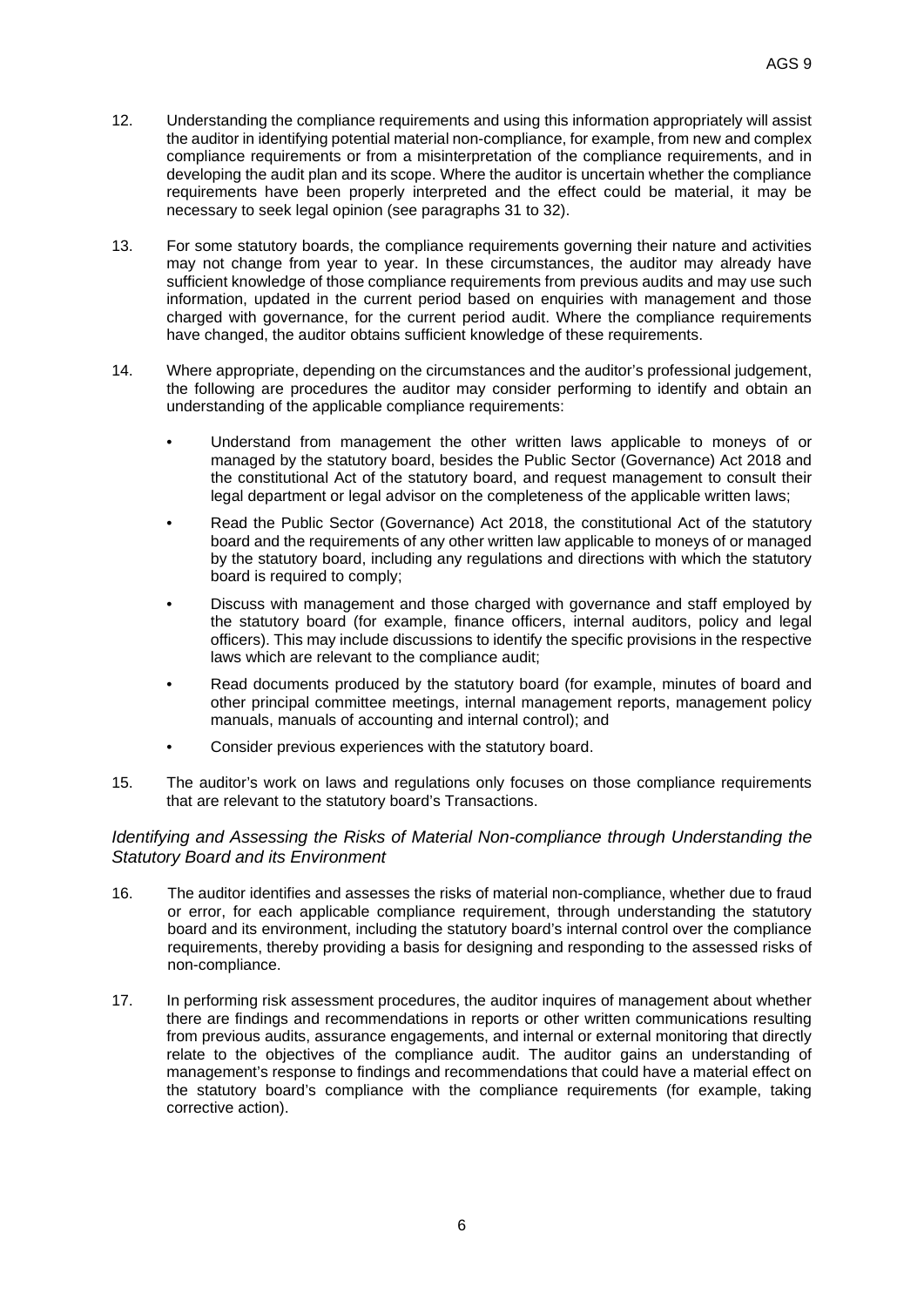- 18. The auditor considers the controls over compliance requirements which mitigate the risk that a non-compliance could occur in a class of Transactions and risk which could be material would not be prevented, or detected and corrected on a timely basis, by the accounting and control systems. Where the auditor expects to be able to rely on the operation of internal controls over the compliance requirements to reduce the extent of audit procedures relating to compliance, the auditor assesses the design and implementation of those controls and plans and performs tests of their effectiveness. Internal control consists of the following components: the control environment, the statutory board's risk assessment, information and communication systems, control activities and monitoring. SSA 315 (Revised)<sup>7</sup> contains a detailed discussion of these components.
- 19. Some of the risk factors and the possible mitigating controls the auditor may consider in relation to compliance are summarised in Appendix II.
- 20. The auditor considers the significance of the identified risks of material non-compliance in determining the nature, timing and extent of audit procedures required to reduce audit risk to an acceptable level, including determining the extent of testing the implementation of any corrective actions. As part of the risk assessment, the auditor determines which of the risks identified are significant and which require special audit consideration.

#### *Materiality in Planning and Performing a Compliance Audit*

- 21. The concept of materiality applies to the compliance audit as to the other assertions in relation to the financial statements. In conducting a compliance audit, the overall objectives of the auditor are to obtain reasonable assurance about whether the Transactions are, in all material respects, in compliance with the compliance requirements. The auditor obtains reasonable assurance by obtaining sufficient appropriate audit evidence to reduce audit risk to an acceptable low level.
- 22. The same materiality can be used in a financial statements audit and in a compliance audit. Determining materiality involves the exercise of professional judgement and includes both quantitative (value) and qualitative (nature) considerations. In planning the compliance audit, the auditor uses the same materiality considerations that the auditor uses in planning the financial statements audit.

# **Testing for Compliance**

### *Auditor's Responses to Assessed Risks*

- 23. The auditor designs and performs further audit procedures whose nature, timing and extent are based on and are responsive to the assessed risks of material non-compliance. SSA 330 $8$ provides guidance that may be adapted when developing an overall response to the risks of material non-compliance. The auditor also considers any exceptions from the financial statements audit and designs and performs additional audit procedures accordingly.
- 24. The auditor plans and performs the audit of the internal controls designed to ensure compliance as the auditor would for the audit of any other aspect of the financial statements.
- 25. The auditor may identify specific risks to compliance that leads to an assessment that the risk of material non-compliance is high when performing risk assessment procedures. In these circumstances, it is likely that the same risks will have been recognised by management and controls put in place to mitigate the risk. The table in Appendix II sets out some of the controls that management may put in place over the risks identified. The auditor tests the controls on which the auditor intends to rely.

 $7$  SSA 315 (Revised), "Identifying and Assessing the Risks of Material Misstatement through Understanding the Entity and its Environment."

<sup>8</sup> SSA 330, "The Auditor's Responses to Assessed Risks."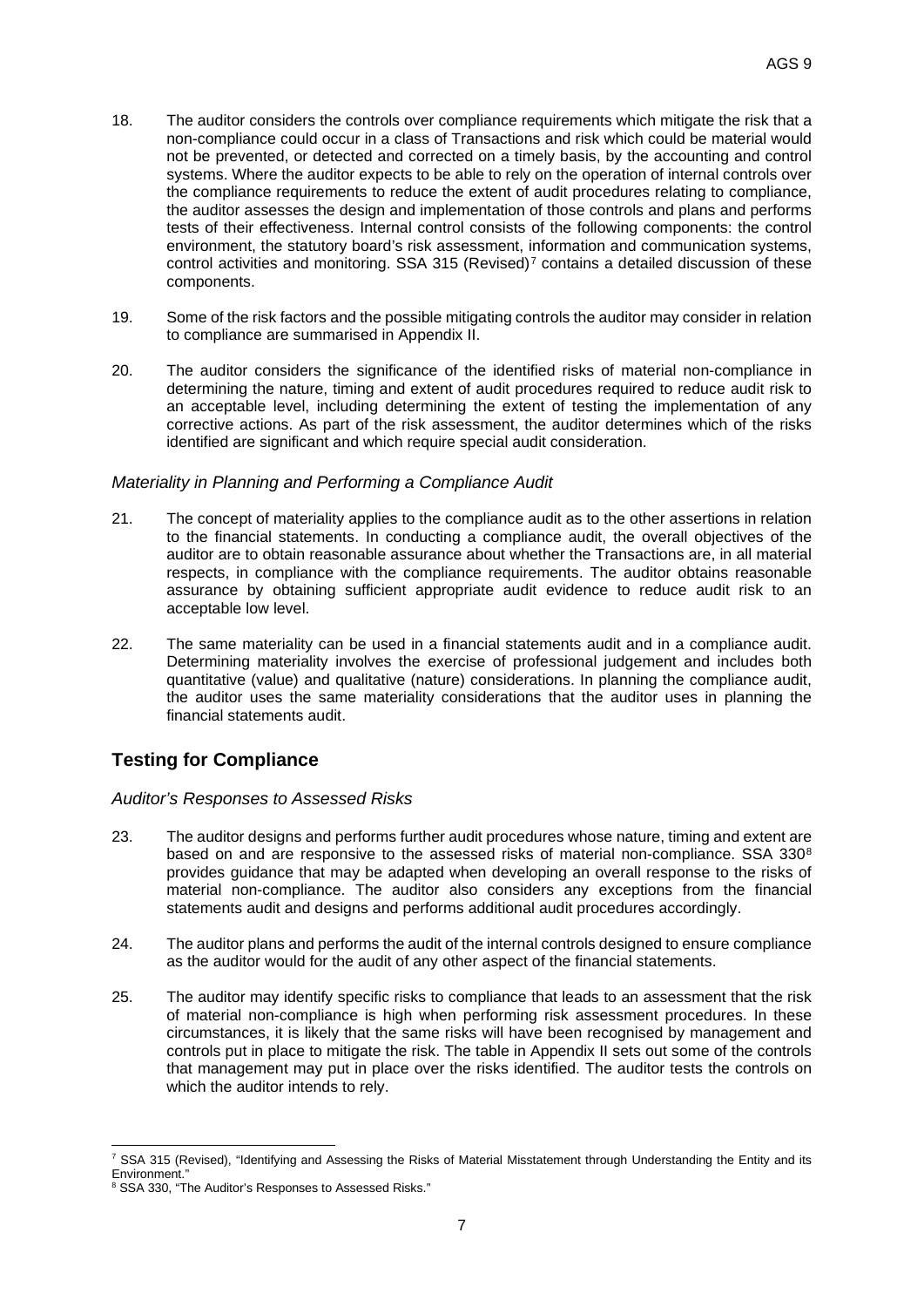- 26. For the purpose of compliance audit, the auditor may design a test of controls to be performed concurrently with a test of details on the same Transaction in the financial statements audit. Although the purpose of a test of controls is different from the purpose of a test of details, both may be accomplished concurrently by performing a test of controls and a test of details on the same Transaction, also known as a dual-purpose test. For example, the auditor may design and evaluate the results of, a test to examine an invoice to determine whether it has been approved and to provide substantive audit evidence of a Transaction. A dual-purpose test is designed and evaluated by considering the purpose of each test separately.
- 27. When the auditor identifies instances of non-compliance from the test of controls, the auditor determines the impact on the control risk assessment for purpose of the financial statements audit.

#### Written Representations

- 28. The auditor obtains written representations from management and, where appropriate, those charged with governance that:
	- (a) Management has disclosed to the auditor all the compliance requirements, including the written laws applicable to moneys of or managed by the statutory board.

Where deemed necessary, depending on the circumstances and the auditor's professional judgement, the auditor may request management to state the specific provisions in the respective laws which are relevant to the compliance audit.

(b) Management believes that it has fulfilled its responsibilities for the compliance of the Transactions with the compliance requirements.

This is particularly important in areas where direct evidence is not available to the auditor.

The length and formality of management written representations on compliance do not influence the scope of the auditor's procedures in obtaining evidence to support the compliance audit. The general principles in SSA 580 may be adapted when obtaining management representations.

Using the Work of Others

- 29. The auditor of a statutory board may wish to make use of the work of the internal auditor to obtain sufficient appropriate evidence in support of the compliance audit. Where the auditor considers internal audit work, the auditor applies SSA 610 (Revised 2013)<sup>9</sup>.
- 30. Where the statutory board has contracted out services to a service organisation, whether the auditor needs access to the service organisation and/or the service organisation's auditor to perform the compliance audit depends on the nature of the services provided, the information available at the statutory board, and the terms of engagement of the other auditor.

#### Obtaining Legal Advice

31. It is reasonable for the auditor to rely on legal opinions obtained by the statutory board concerning the compliance of Transactions with the compliance requirements where such opinions are provided by an appropriate independent expert and where there are no factors, other than those on which legal opinions have been obtained, which may lead the auditor to question the compliance of Transactions. In such circumstances, the auditor applies SSA 620<sup>10</sup>.

<sup>&</sup>lt;sup>9</sup> SSA 610 (Revised 2013), "Using the Work of Internal Auditors."

<sup>10</sup> SSA 620, "Using the Work of an Auditor's Expert."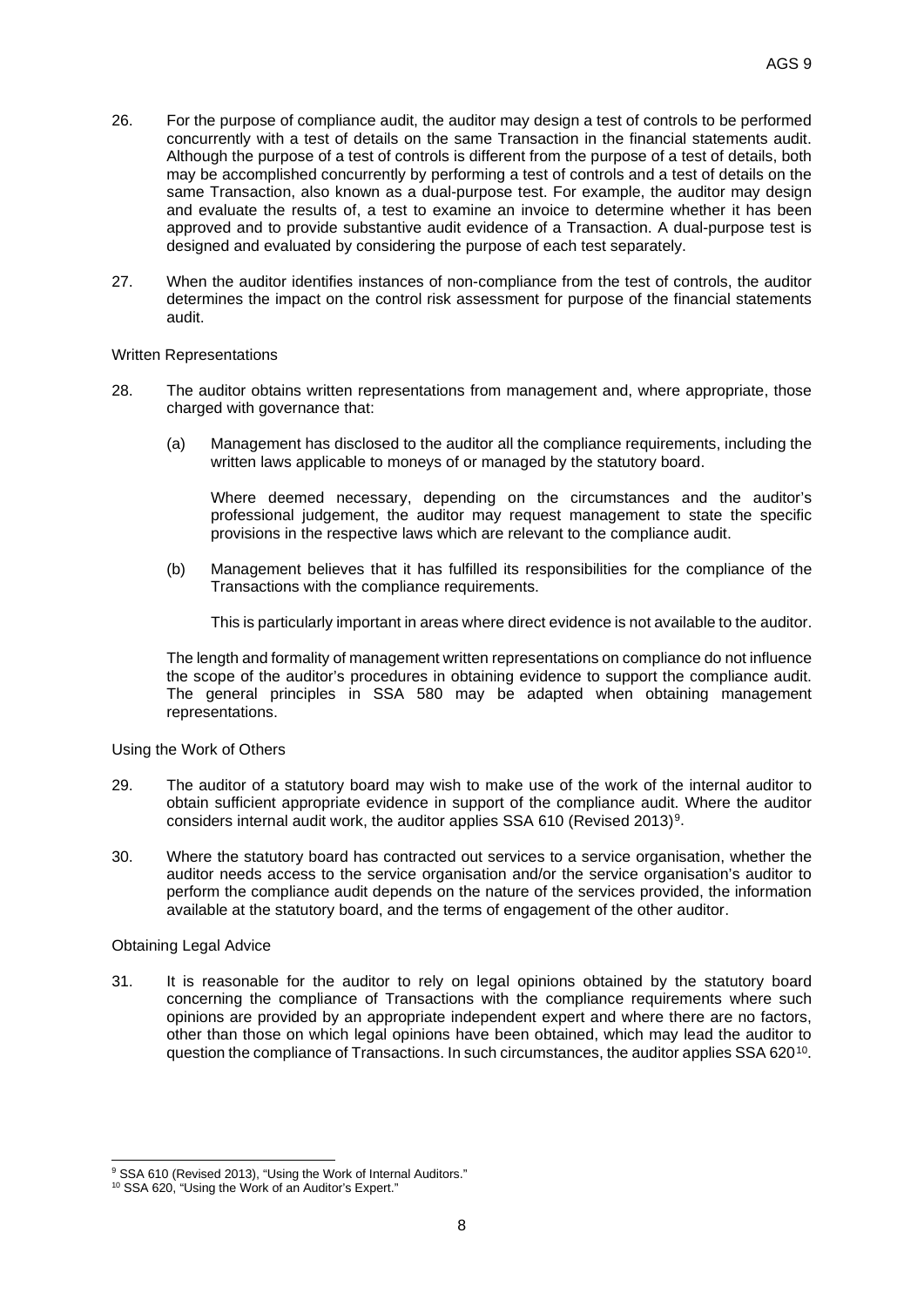32. Where the auditor is uncertain about the compliance requirements, the auditor may seek legal advice. Where the auditor is considering the need to obtain legal opinions concerning the interpretation of statutes or regulations, the auditor follows the standards and guidance in SSA 620.

# **Reporting on Compliance**

#### *Responses to Instances of Non-compliance*

- 33. In determining whether a statutory board has materially complied with the applicable compliance requirements, the auditor may consider the following factors:
	- The quantitative impact on the financial statements; whether the aggregate value of noncompliance accumulated during the audit approaches materiality determined in accordance with paragraphs 21 to 22;
	- The frequency of non-compliance with the applicable compliance requirements identified during the audit; and
	- The nature of identified non-compliance and the circumstances of its occurrence indicate that other non-compliance may exist.
- 34. The auditor considers the nature and extent of any non-compliance or suspected noncompliance and, in particular, whether it arises from a fundamental misinterpretation of compliance requirements or a misapplication of rules and procedures. The most likely course is that the auditor obtains further evidence, for example, by carrying out additional testing of a particular category of Transactions.
- 35. Cases of non-compliance are usually reported to management and those charged with governance of the statutory board. The auditor evaluates the implications for the audit opinion, in accordance with the quidance described in SSA 705 (Revised)<sup>11</sup>.
- 36. Where a non-compliance is discovered, the auditor considers the wider implications on the financial statements. This includes consideration of the implications for the auditor's assessment of risks and controls in relation to material non-compliance and the reliance the auditor can place on the overall control environment and representations from management.
- 37. In most cases of suspected non-compliance which are material, the auditor is able to reach agreement with management on whether the Transactions were in compliance with the compliance requirements. However, if the statutory board's management does not accept the auditor's opinion that the Transactions are not in compliance with the compliance requirements, then the auditor communicates in a report to the appropriate level of management, the board of directors or the audit committee the findings from the auditor's investigations into the circumstances surrounding the suspected non-compliance and the conclusions drawn therefrom.

#### *Fraud and Non-compliance*

38. The auditor may encounter situations where there is suspicion of fraud, identified by management, internal audit, third parties or the auditor. Although the auditor does not have the authority to determine whether or not a fraud has actually occurred, the auditor has a responsibility to determine whether, in the auditor's opinion, the Transactions concerned are in compliance with the compliance requirements. SSA 24012 sets forth the requirements and the auditor's responsibilities relating to fraud and the guidance in Appendix 1 of SSA 240 provides examples of fraud risk factors.

<sup>&</sup>lt;sup>11</sup> SSA 705 (Revised), "Modifications to the Opinion in the Independent Auditor's Report."

<sup>&</sup>lt;sup>12</sup> SSA 240, "The Auditor's Responsibilities Relating to Fraud in an Audit of Financial Statements."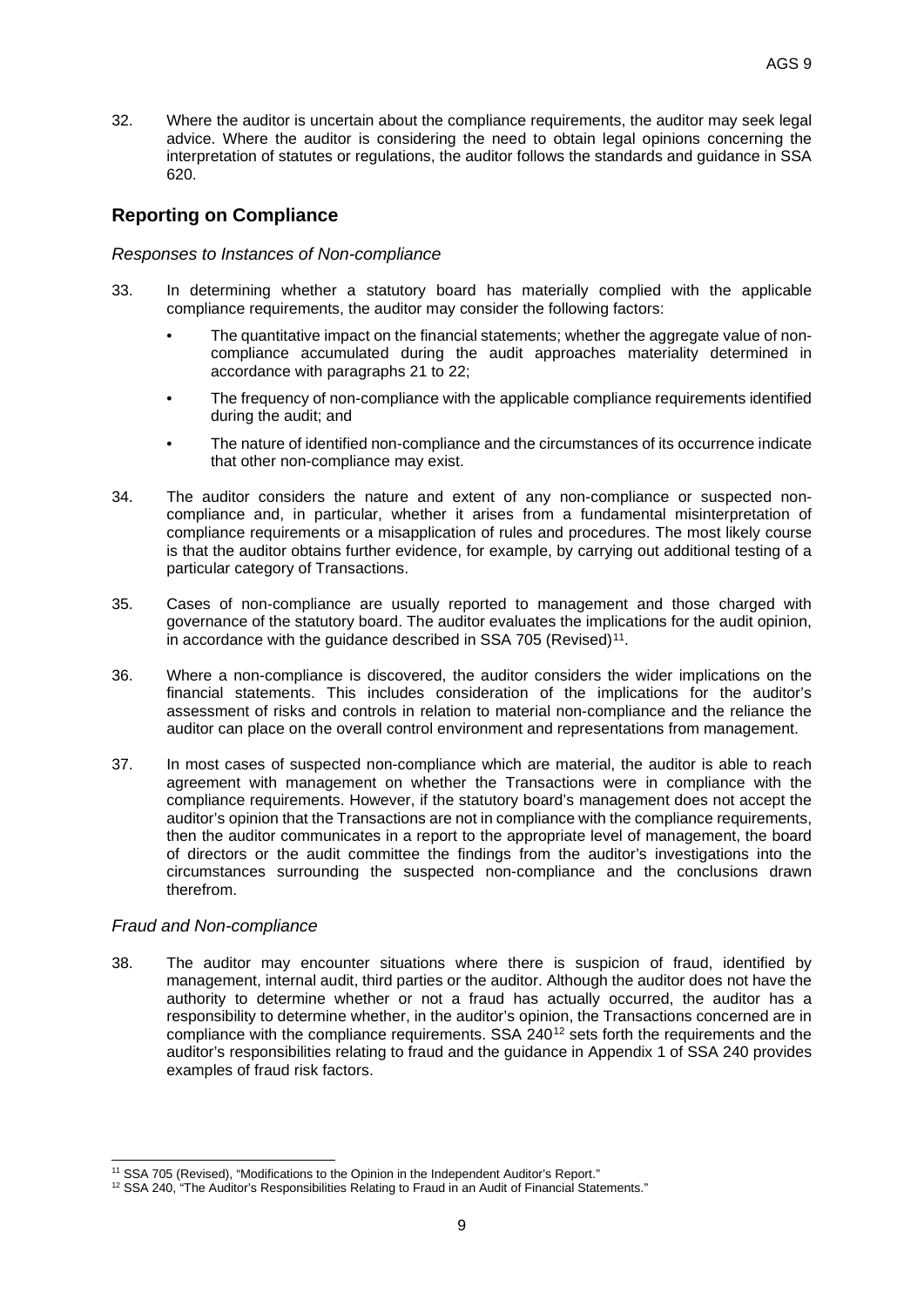39. Since auditors of most statutory boards are required to express an opinion on compliance, the impact of any fraud which is material always results in modification of the opinion on compliance audit. Fraud in the context of the auditor's opinion on the compliance of Transactions may embrace suspected as well as proven fraud.

#### *Opinion on Compliance Audit*

40. The opinion on the compliance audit conducted under this AGS, is in addition to the auditor's responsibility under the SSAs to report on the financial statements. This opinion is addressed in a separate section in the auditor's report that is sub-titled "Report on Other Legal and Requlatory Requirements" as described in SSA 700 (Revised)<sup>13</sup>. The content relevant to this compliance audit is included in paragraphs 41 to 49 of this AGS.

#### Auditor's Opinion and Basis for Opinion

- 41. When expressing an unmodified opinion on the compliance audit, the auditor's opinion states that the receipts, expenditure, investment of moneys and the acquisition and disposal of assets by the statutory board during the year are, in all material respects, in accordance with the provisions of the Public Sector (Governance) Act 2018, the constitutional Act of the statutory board and the requirements of any other written law applicable to moneys of or managed by the statutory board. Examples for unmodified opinions can be found in Illustrations 1 and 2 in Appendix I.
- 42. The auditor's report includes a section, directly following the Opinion section, with the heading "Basis for Opinion", that:
	- (a) States that the audit was conducted in accordance with SSAs;
	- (b) Refers to the section of the auditor's report that describes the auditors' responsibilities under the SSAs;
	- (c) Includes a statement that the auditor is independent of the statutory board in accordance with the relevant ethical requirements relating to the audit, and has fulfilled the auditor's other ethical responsibilities in accordance with these requirements. The statement refers to the Accounting and Corporate Regulatory Authority (ACRA) *Code of Professional Conduct and Ethics for Public Accountants and Accounting Entities* (ACRA Code) and the ethical requirements that are relevant to the audit of the financial statements in Singapore.
	- (d) States whether the auditor believes that the audit evidence the auditor has obtained is sufficient and appropriate to provide a basis for the opinion on the compliance audit.
- 43. There may be situations where an auditor is unable to express an unmodified opinion on the compliance audit. In view that this compliance audit is integrated with the audit of the financial statements of the statutory board, it may be only acceptable to have a qualified opinion on the compliance audit. A qualified opinion on the compliance audit may be required in the following instances:
	- (a) The auditor, having obtained sufficient appropriate audit evidence, concludes that the instances of non-compliance, individually or in the aggregate, are material, but not pervasive, to the compliance audit;
	- (b) The auditor is unable to obtain sufficient appropriate audit evidence on which to base the opinion, but the auditor concludes that the possible effects on non-compliance, if any, could be material but not pervasive.

In addition, the auditor considers the impact of the qualification above in auditing the financial statements of the statutory board.

<sup>13</sup> SSA 700 (Revised), "Forming an Opinion and Reporting on Financial Statements", paragraphs 43 – 45.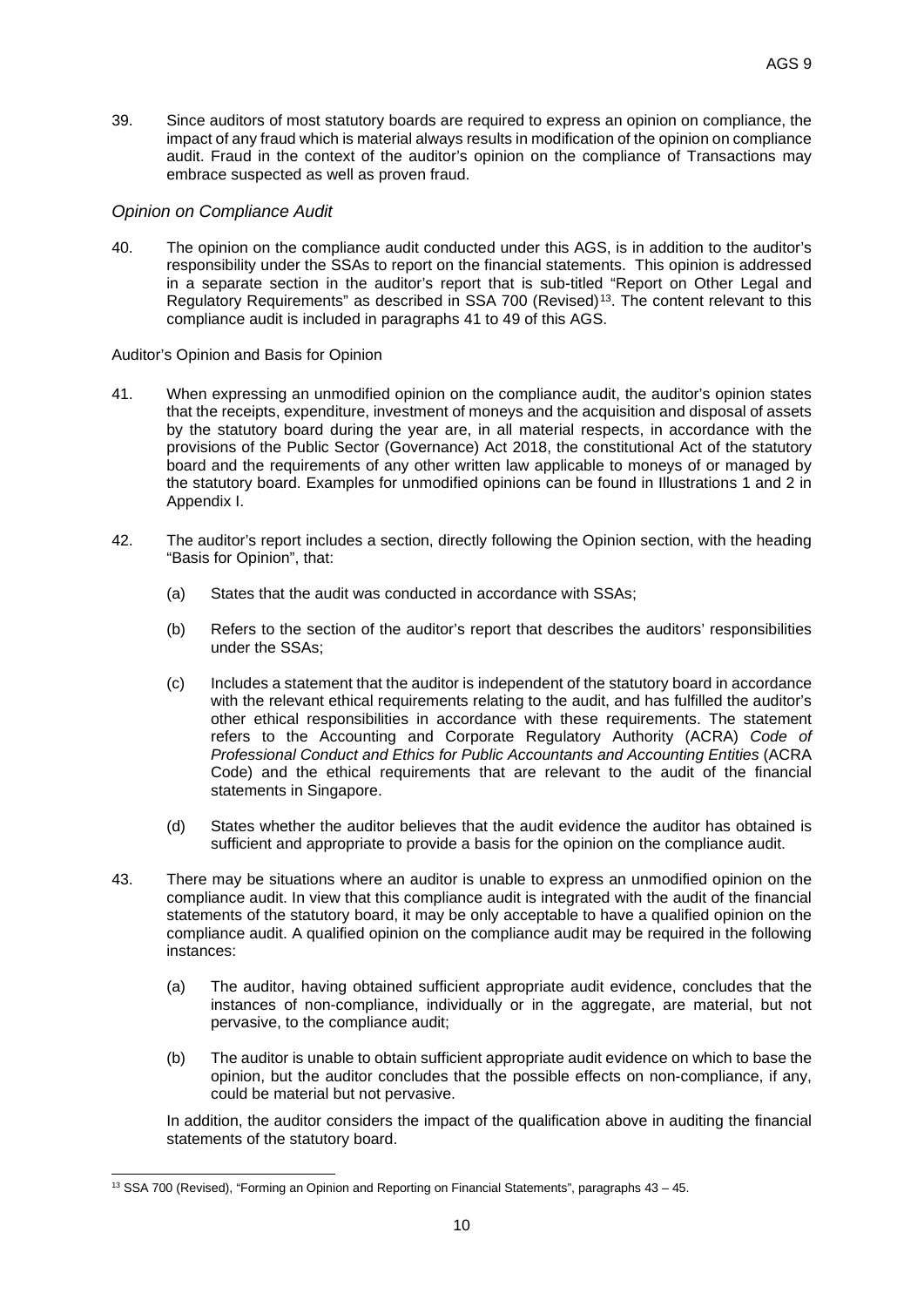- 44. When expressing a qualified opinion on the compliance audit, the auditor uses the heading "Qualified Opinion" and states that "Except for the effects of the matter(s) described in the Basis for Qualified Opinion section of our report, the receipts, expenditure, investment of moneys and the acquisition and disposal of assets by the statutory board during the year are, in all material respects, in accordance with the provisions of the Public Sector (Governance) Act 2018, the constitutional Act of the statutory board and the requirements of any other written law applicable to moneys of or managed by the statutory board."
- 45. When the auditor expresses a qualified opinion on the compliance audit, the auditor, in addition to the specific elements described in paragraph 42, amends the heading "Basis for Opinion" to "Basis for Qualified Opinion" and includes a description of the matter giving rise to the modification in accordance with SSA 705 (Revised)<sup>14</sup>. An example of a qualified opinion can be found in Illustration 3 in Appendix I.

#### Management's Responsibilities

- 46. The auditor's report includes a section with the heading "Responsibilities of Management for Compliance with Legal and Regulatory Requirements".
- 47. This section of the auditor's report describes the responsibilities of those in the statutory board that are responsible for ensuring that the Transactions are in compliance with the compliance requirements. The description includes an explanation that management is responsible for ensuring that the receipts, expenditure, investment of moneys and the acquisition and disposal of assets, are in accordance with the provisions of the Public Sector (Governance) Act 2018, the constitutional Act of the statutory board and the requirements of any other written law applicable to moneys of or managed by the statutory board, and that this responsibility includes monitoring related compliance requirements relevant to the statutory board, and implementing internal controls as management determines are necessary to enable compliance with the requirements.

#### Auditor's Responsibilities

- 48. The auditor's report includes a section with the heading "Auditor's Responsibilities for the Compliance Audit".
- 49. This section of the auditor's report states the following:
	- (a) The responsibility of the auditor is to express an opinion on the compliance audit based on the audit of the financial statements;
	- (b) The auditor plans and performs the compliance audit to obtain reasonable assurance about whether the receipts, expenditure, investment of moneys and the acquisition and disposal of assets, are in accordance with the provisions of the Public Sector (Governance) Act 2018, the constitutional Act of the statutory board and the requirements of any other written law applicable to moneys of or managed by the statutory board;
	- (c) The compliance audit includes obtaining an understanding of the internal control relevant to the receipts, expenditure, investment of moneys and the acquisition and disposal of assets; and assessing the risks of material misstatement of the financial statements from any non-compliance arising thereof;
	- (d) Because of the inherent limitations in any internal control system, errors and irregularities may nevertheless occur and not be detected.

<sup>14</sup> SSA 705 (Revised), "Modifications to the Opinion in the Independent Auditor's Report", paragraph 25.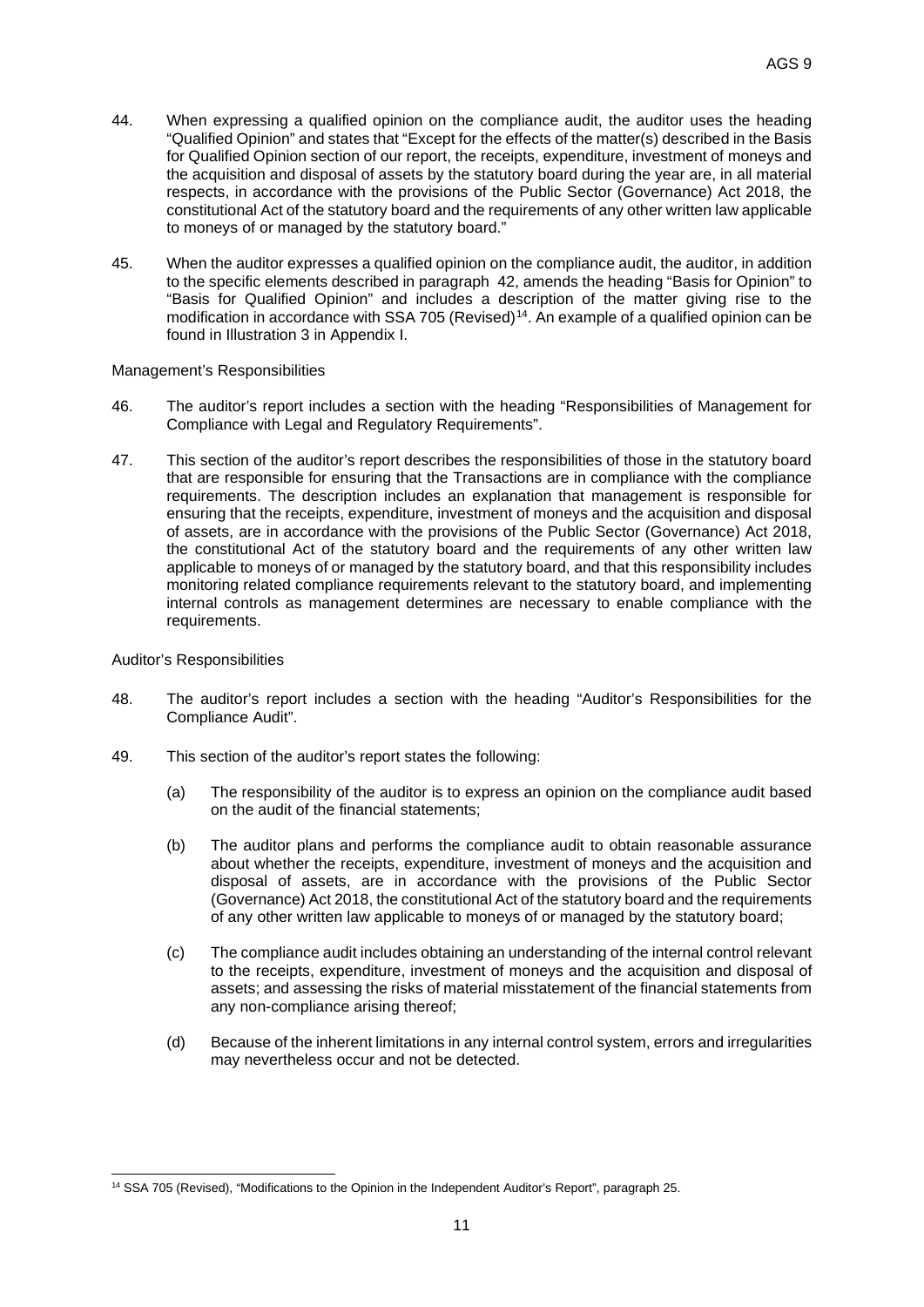# **APPENDIX I**

### **Illustrations of Independent Auditor's Reports**

- Illustration 1: An auditor's report containing an unqualified opinion on the compliance of Transactions and an unqualified opinion on the fair presentation of the financial statements.
- Illustration 2: An auditor's report containing an unqualified opinion on the compliance of Transactions of the statutory board and an unqualified opinion on the fair presentation of the financial statements of the group.
- Illustration 3: An auditor's report containing a qualified opinion on the compliance of Transactions due to the auditor's inability to obtain sufficient appropriate audit evidence on a class of Transaction and a qualified opinion on the fair presentation of the financial statements.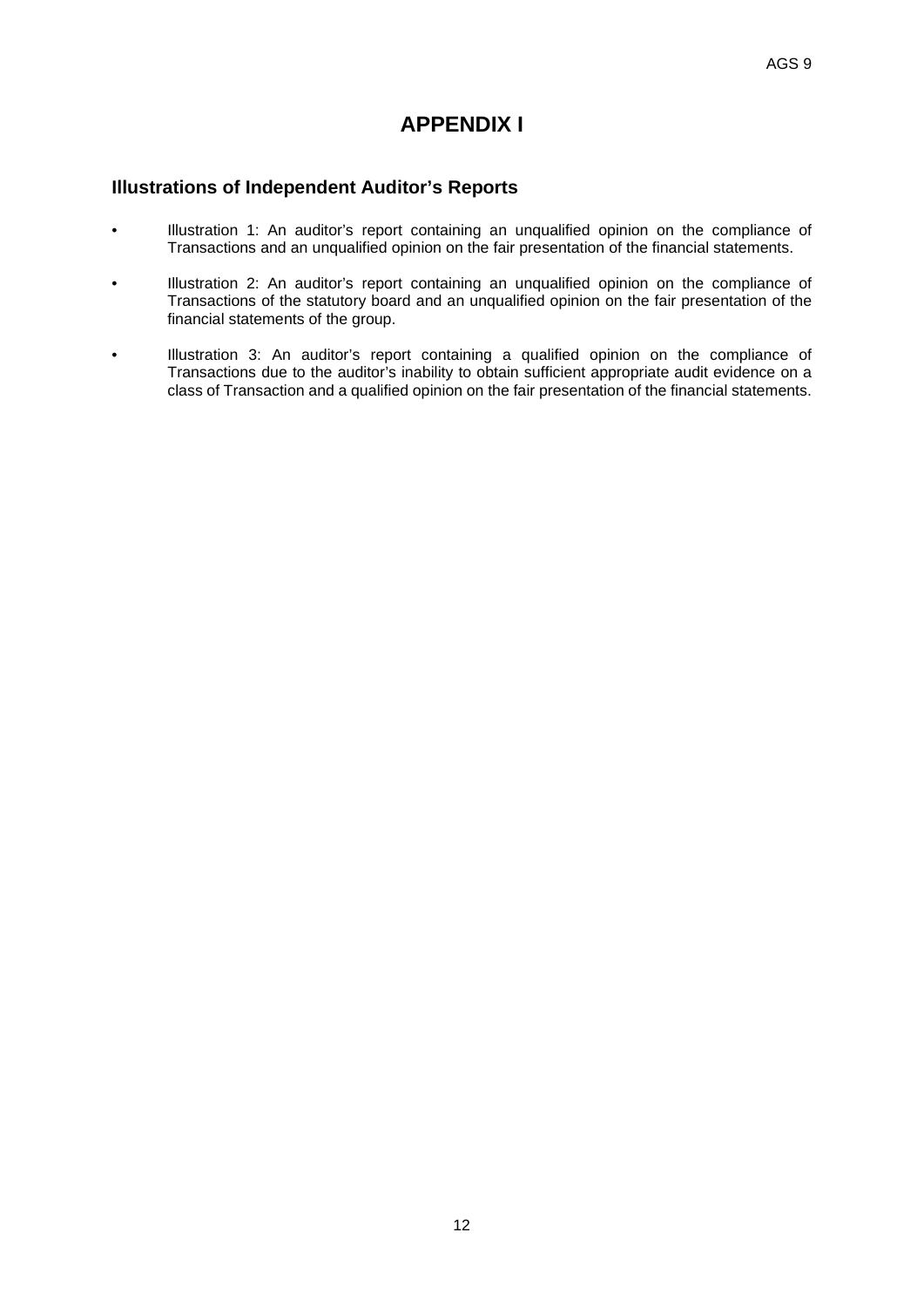Illustration 1 - An Auditor's Report Containing an Unqualified Opinion on the Compliance of Transactions and an Unqualified Opinion on the Fair Presentation of the Financial Statements.

For purposes of this illustrative auditor's report, the following circumstances are assumed:

- Audit of a complete set of financial statements of a statutory board (Board) using a fair presentation framework. The audit is not a group audit (i.e., SSA 6001 does not apply).
- The financial statements are prepared by management of the Board in accordance with Statutory Board Financial Reporting Standards (a general purpose framework).
- The terms of the audit engagement reflect the description of management's responsibility for the financial statements in SSA 210<sup>2</sup>.
- The auditor has concluded an unmodified (i.e., "clean") opinion is appropriate based on the audit evidence obtained.
- The relevant ethical requirements that apply to the audit comprise the Accounting and Corporate Regulatory Authority (ACRA) *Code of Professional Conduct and Ethics for Public Accountants and Accounting Entities* (ACRA Code) together with the ethical requirements relating to the audit in Singapore, and the auditor refers to both.
- Based on the audit evidence obtained, the auditor has concluded that a material uncertainty does not exist related to events or conditions that may cast significant doubt on the Board's ability to continue as a going concern in accordance with SSA 570 (Revised)3.
- The auditor is not required, and has otherwise not decided, to communicate key audit matters in accordance with SSA 7014.
- The auditor has obtained all of the other information prior to the date of the auditor's report and has not identified a material misstatement of the other information.
- Those responsible for oversight of the financial statements differ from those responsible for the preparation of the financial statements.
- In addition to the audit of the financial statements, the auditor has other reporting responsibilities required under local law, including the responsibility to report on the compliance of Transactions of the Board.

# **INDEPENDENT AUDITOR'S REPORT**

To the Members of (Board)

### **Report on the Audit of the Financial Statements**

#### **Opinion**

We have audited the financial statements of  $\qquad$  (the Board), which comprise the statement of financial position as at 31 December 20X1, and the statement of comprehensive income, statement of changes in equity and statement of cash flows for the year then ended, and notes to the financial statements, including a summary of significant accounting policies.

<sup>1</sup> SSA 600, "Special Considerations – Audits of Group Financial Statements (Including the Work of Component Auditors)."

<sup>&</sup>lt;sup>2</sup> SSA 210, "Agreeing the Terms of Audit Engagements."

<sup>3</sup> SSA 570 (Revised), "Going Concern."

<sup>4</sup> SSA 701, "Communicating Key Audit Matters in the Independent Auditor's Report."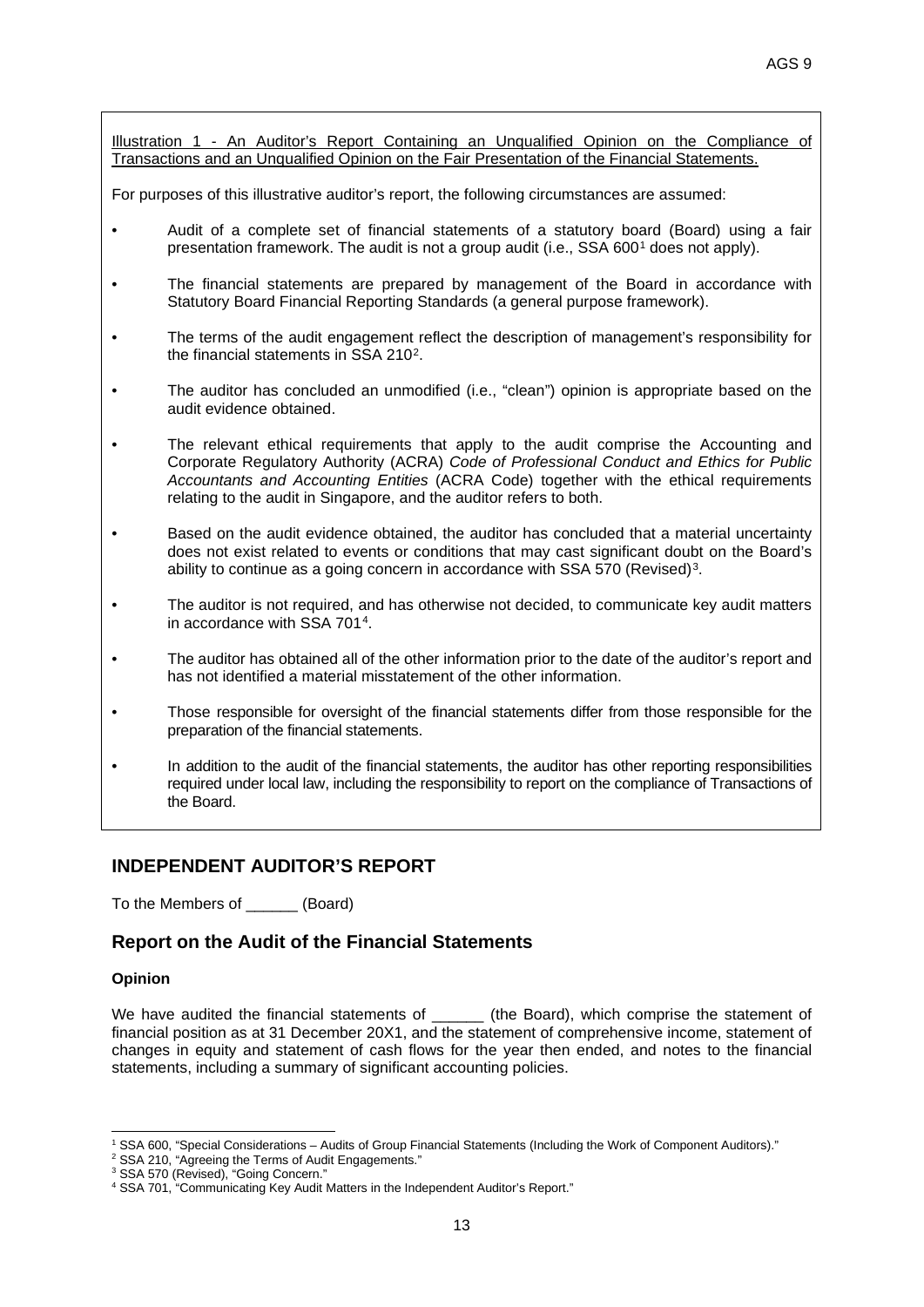In our opinion, the accompanying financial statements are properly drawn up in accordance with the provisions of the Public Sector (Governance) Act 2018, Act 5 of 2018 (the Public Sector (Governance) Act), the \_\_\_\_\_\_\_Act, Chapter \_\_\_\_\_ (the Act)5 and Statutory Board Financial Reporting Standards so as to present fairly, in all material respects, the state of affairs of the Board as at 31 December 20X1 and the results, changes in equity and cash flows of the Board for the year ended on that date.

#### **Basis for Opinion**

We conducted our audit in accordance with Singapore Standards on Auditing (SSAs). Our responsibilities under those standards are further described in the *Auditor's Responsibilities for the Audit of the Financial Statements* section of our report. We are independent of the Board in accordance with the Accounting and Corporate Regulatory Authority (ACRA) *Code of Professional Conduct and Ethics for Public Accountants and Accounting Entities* (ACRA Code) together with the ethical requirements that are relevant to our audit of the financial statements in Singapore, and we have fulfilled our other ethical responsibilities in accordance with these requirements and the ACRA Code. We believe that the audit evidence we have obtained is sufficient and appropriate to provide a basis for our opinion

#### **Other Information [or another title if appropriate, such as "Information Other than the Financial Statements and Auditor's Report Thereon"]**

Management is responsible for the other information. The other information comprises the [information included in the X report,<sup>6</sup> but does not include the financial statements and our auditor's report thereon.]

Our opinion on the financial statements does not cover the other information and we do not express any form of assurance conclusion thereon.

In connection with our audit of the financial statements, our responsibility is to read the other information and, in doing so, consider whether the other information is materially inconsistent with the financial statements or our knowledge obtained in the audit or otherwise appears to be materially misstated. If, based on the work we have performed, we conclude that there is a material misstatement of this other information, we are required to report that fact. We have nothing to report in this regard.

#### **Responsibilities of Management's and Those Charged with Governance for the Financial Statements7**

Management is responsible for the preparation and fair presentation of the financial statements in accordance with the provisions of the Public Sector (Governance) Act, the Act<sup>5</sup> and Statutory Board Financial Reporting Standards, and for such internal control as management determines is necessary to enable the preparation of financial statements that are free from material misstatement, whether due to fraud or error.

A statutory board is constituted based on its constitutional act and its dissolution requires Parliament's approval. In preparing the financial statements, management is responsible for assessing the Board's ability to continue as a going concern, disclosing, as applicable, matters related to going concern and using the going concern basis of accounting unless there is intention to wind up the Board or for the Board to cease operations<sup>8</sup>.

Those charged with governance are responsible for overseeing the Board's financial reporting process.

<sup>&</sup>lt;sup>5</sup> This refers to the constitutional Act of the statutory board. The auditor should check if there are financial provisions in the constitutional Act that are relevant to the preparation of financial statements. If there are no such provisions, the auditor would not need to opine on whether the financial statements are properly drawn up in accordance with the provisions of the constitutional Act of the statutory board. Accordingly, the reference to the constitutional Act here should be removed.

<sup>&</sup>lt;sup>6</sup> A more specific description of the other information, such as "the management report and chairman's statement," may be used to identify the other information.

Or other term that is appropriate in the context of the legal framework.

<sup>&</sup>lt;sup>8</sup> In rare circumstances where amendments to the description of management's responsibilities over going concern are warranted to cater to the specific circumstances of the statutory board, the auditor should exercise professional judgement as to the appropriate wordings to be used.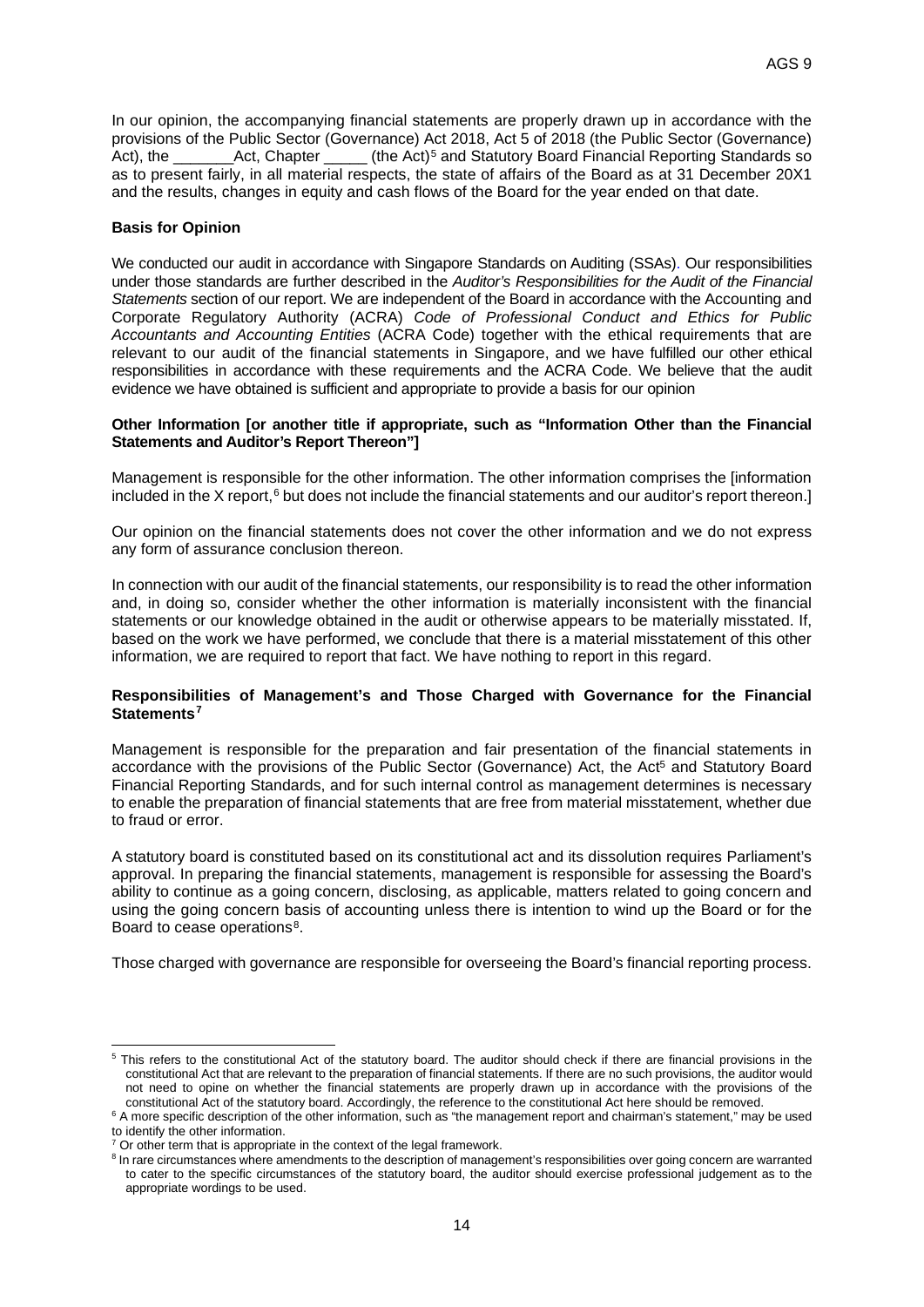#### **Auditor's Responsibilities for the Audit of the Financial Statements**

Our objectives are to obtain reasonable assurance about whether the financial statements as a whole are free from material misstatement, whether due to fraud or error, and to issue an auditor's report that includes our opinion. Reasonable assurance is a high level of assurance, but is not a guarantee that an audit conducted in accordance with SSAs will always detect a material misstatement when it exists. Misstatements can arise from fraud or error and are considered material if, individually or in the aggregate, they could reasonably be expected to influence the economic decisions of users taken on the basis of these financial statements.

As part of an audit in accordance with SSAs, we exercise professional judgement and maintain professional scepticism throughout the audit. We also:

- Identify and assess the risks of material misstatement of the financial statements, whether due to fraud or error, design and perform audit procedures responsive to those risks, and obtain audit evidence that is sufficient and appropriate to provide a basis for our opinion. The risk of not detecting a material misstatement resulting from fraud is higher than for one resulting from error, as fraud may involve collusion, forgery, intentional omissions, misrepresentations, or the override of internal control.
- Obtain an understanding of internal control relevant to the audit in order to design audit procedures that are appropriate in the circumstances, but not for the purpose of expressing an opinion on the effectiveness of the Board's internal control.9
- Evaluate the appropriateness of accounting policies used and the reasonableness of accounting estimates and related disclosures made by management.
- Conclude on the appropriateness of management's use of the going concern basis of accounting and, based on the audit evidence obtained, whether a material uncertainty exists related to events or conditions that may cast significant doubt on the Board's ability to continue as a going concern. If we conclude that a material uncertainty exists, we are required to draw attention in our auditor's report to the related disclosures in the financial statements or, if such disclosures are inadequate, to modify our opinion. Our conclusions are based on the audit evidence obtained up to the date of our auditor's report. However, future events or conditions may cause the Board to cease to continue as a going concern.
- Evaluate the overall presentation, structure and content of the financial statements, including the disclosures, and whether the financial statements represent the underlying transactions and events in a manner that achieves fair presentation.

We communicate with those charged with governance regarding, among other matters, the planned scope and timing of the audit and significant audit findings, including any significant deficiencies in internal control that we identify during our audit.

### **Report on Other Legal and Regulatory Requirements**

#### **Opinion**

In our opinion:

- (a) the receipts, expenditure, investment of moneys and the acquisition and disposal of assets by the Board during the year are, in all material respects, in accordance with the provisions of the Public Sector (Governance) Act, the  $Act^{10}$  and the requirements of any other written law applicable to moneys of or managed by the Board; and
- (b) proper accounting and other records have been kept, including records of all assets of the Board whether purchased, donated or otherwise.

<sup>&</sup>lt;sup>9</sup> This sentence would be modified, as appropriate, in circumstances when the auditor also has a responsibility to issue an opinion on the effectiveness of internal control in conjunction with the audit of the financial s

<sup>&</sup>lt;sup>10</sup> If the reference to the constitutional Act of the statutory board is removed from the "Opinion" section under the "Report on the Audit of the Financial Statements" section (see footnote 5), the constitutional Act of the statutory board, when first described here, should be stated in full. Accordingly, "the Act" will be replaced by "the \_\_\_\_\_\_\_Act, Chapter \_\_\_\_\_ (the Act)".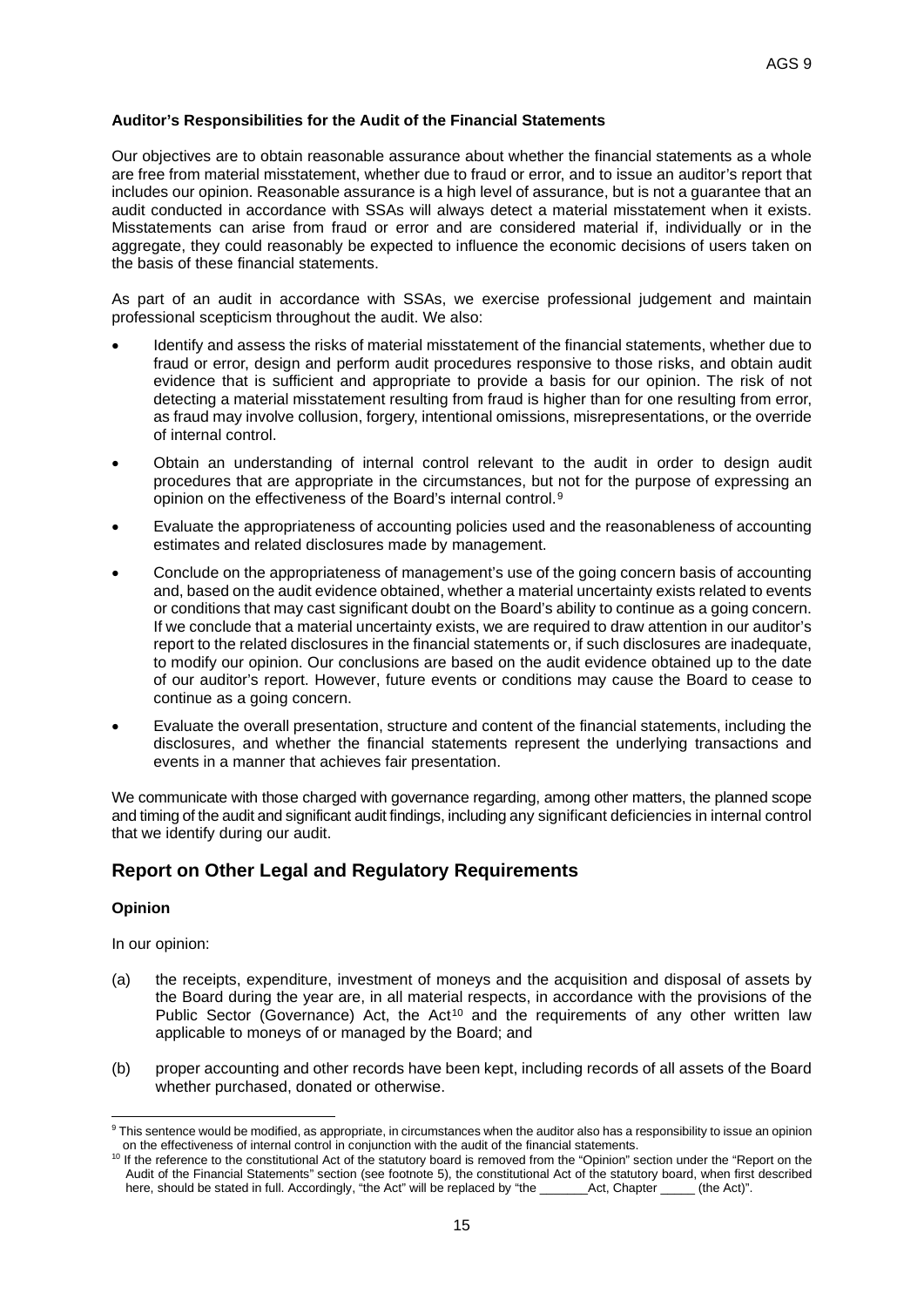#### **Basis for Opinion**

We conducted our audit in accordance with SSAs**.** Our responsibilities under those standards are further described in the *Auditor's Responsibilities for the Compliance Audit* section of our report. We are independent of the Board in accordance with the ACRA Code together with the ethical requirements that are relevant to our audit of the financial statements in Singapore, and we have fulfilled our other ethical responsibilities in accordance with these requirements and the ACRA Code. We believe that the audit evidence we have obtained is sufficient and appropriate to provide a basis for our opinion on management's compliance.

#### Responsibilities of Management for Compliance with Legal and Regulatory Requirements<sup>11</sup>

Management is responsible for ensuring that the receipts, expenditure, investment of moneys and the acquisition and disposal of assets, are in accordance with the provisions of the Public Sector (Governance) Act, the Act and the requirements of any other written law applicable to moneys of or managed by the Board. This responsibility includes monitoring related compliance requirements relevant to the Board, and implementing internal controls as management determines are necessary to enable compliance with the requirements.

#### **Auditor's Responsibilities for the Compliance Audit**

Our responsibility is to express an opinion on management's compliance based on our audit of the financial statements. We planned and performed the compliance audit to obtain reasonable assurance about whether the receipts, expenditure, investment of moneys and the acquisition and disposal of assets, are in accordance with the provisions of the Public Sector (Governance) Act, the Act and the requirements of any other written law applicable to moneys of or managed by the Board.

Our compliance audit includes obtaining an understanding of the internal control relevant to the receipts, expenditure, investment of moneys and the acquisition and disposal of assets; and assessing the risks of material misstatement of the financial statements from non-compliance, if any, but not for the purpose of expressing an opinion on the effectiveness of the Board's internal control. Because of the inherent limitations in any internal control system, non-compliances may nevertheless occur and not be detected.

[*The form and content of this section of the auditor's report would vary depending on the nature of the auditor's other reporting responsibilities prescribed by local law or regulation. The matters addressed by other law or regulation (referred to as "other reporting responsibilities") shall be addressed within this section unless the other reporting responsibilities address the same topics as those presented under the reporting responsibilities required by the SSAs as part of the Report on the Audit of the Financial Statements section. The reporting of other reporting responsibilities that address the same topics as those required by the SSAs may be combined (i.e., included in the Report on the Audit of the Financial Statements section under the appropriate subheadings) provided that the wording in the auditor's report clearly differentiates the other reporting responsibilities from the reporting that is required by the SSAs where such a difference exists.*]

|                              | (Firm) |
|------------------------------|--------|
| Public Accountants and       |        |
| <b>Chartered Accountants</b> |        |
| Singapore                    |        |
|                              | (Date) |

Note:

The opinion paragraph may have to be amended to report on matters specifically required under the relevant Act.

<sup>&</sup>lt;sup>11</sup> Or other term that is appropriate in the context of the legal framework.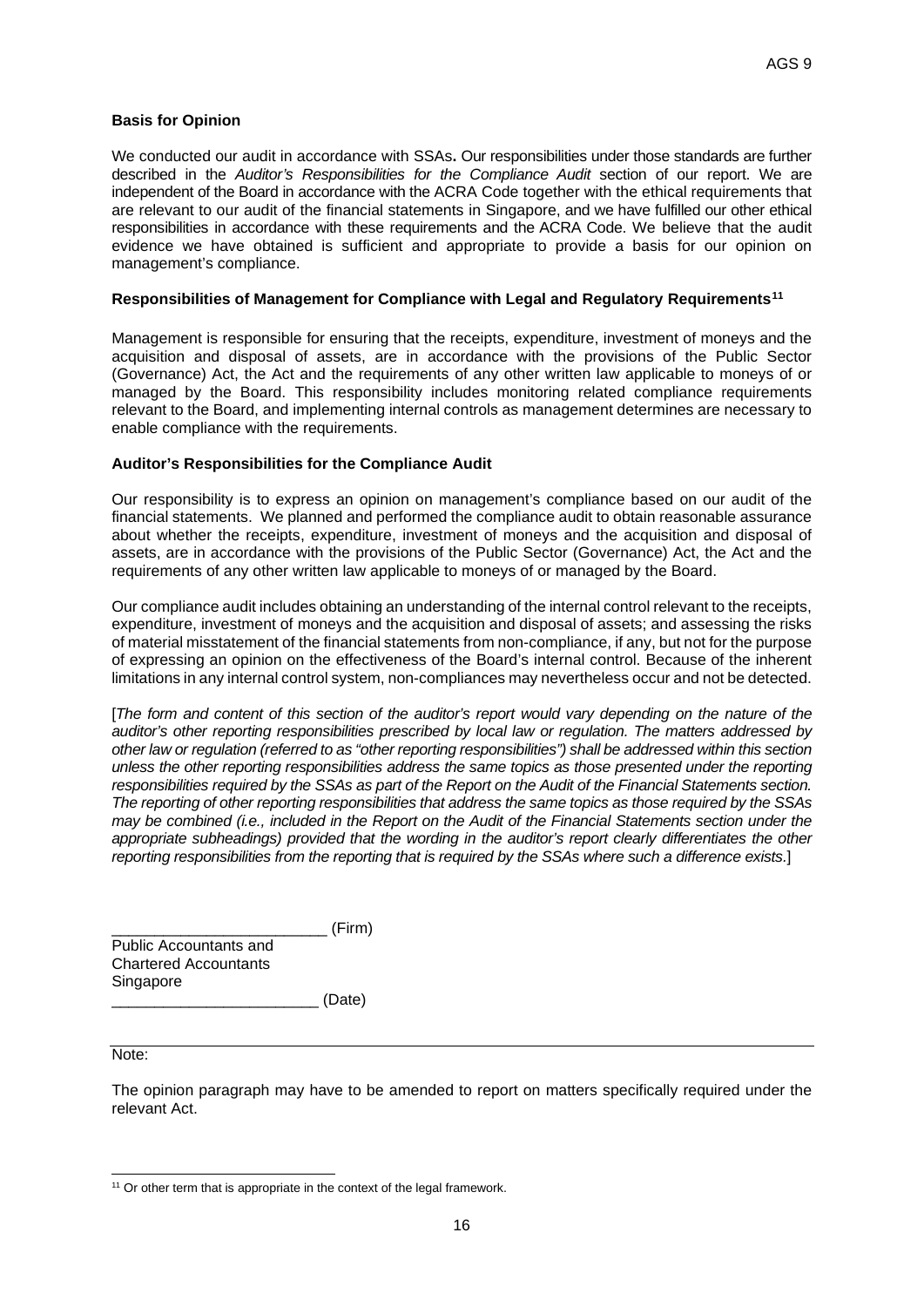Illustration 2 - An Auditor's Report Containing an Unqualified Opinion on the Compliance of Transactions of the Statutory Board and an Unqualified Opinion on the Fair Presentation of the Financial Statements of the Group.

For purposes of this illustrative auditor's report, the following circumstances are assumed:

- Audit of a complete set of consolidated financial statements, the statement of financial position, statement of comprehensive income and statement of changes in equity of a statutory board (Board) using a fair presentation framework. The audit is a group audit of a Board with subsidiaries (i.e., SSA 600 applies).
- The financial statements are prepared by management of the Board in accordance with Statutory Board Financial Reporting Standards (a general purpose framework).
- The terms of the audit engagement reflect the description of management's responsibility for the financial statements in SSA 210.
- The auditor has concluded an unmodified (i.e., "clean") opinion is appropriate based on the audit evidence obtained.
- The relevant ethical requirements that apply to the audit comprise the Accounting and Corporate Regulatory Authority (ACRA) *Code of Professional Conduct and Ethics for Public Accountants and Accounting Entities* (ACRA Code) together with the ethical requirements relating to the audit in Singapore, and the auditor refers to both.
- Based on the audit evidence obtained, the auditor has concluded that a material uncertainty does not exist related to events or conditions that may cast significant doubt on the Board's ability to continue as a going concern in accordance with SSA 570 (Revised).
- The auditor is not required, and has otherwise not decided, to communicate key audit matters in accordance with SSA 701.
- The auditor has obtained all of the other information prior to the date of the auditor's report and has not identified a material misstatement of the other information.
- Those responsible for oversight of the financial statements differ from those responsible for the preparation of the financial statements.
- In addition to the audit of the financial statements, the auditor has other reporting responsibilities required under local law, including the responsibility to report on the compliance of Transactions of the Board.

# **INDEPENDENT AUDITOR'S REPORT**

To the members of \_\_\_\_\_\_ (Board)

# **Report on the Audit of the Financial Statements**

#### **Opinion**

We have audited the financial statements of (the Board) and its subsidiaries (the Group), which comprise the consolidated statement of financial position of the Group and the statement of financial position of the Board as at 31 December 20X1, and the consolidated statement of comprehensive income, consolidated statement of changes in equity and consolidated statement of cash flows of the Group and the statement of comprehensive income and statement of changes in equity of the Board for the year then ended, and notes to the financial statements, including a summary of significant accounting policies.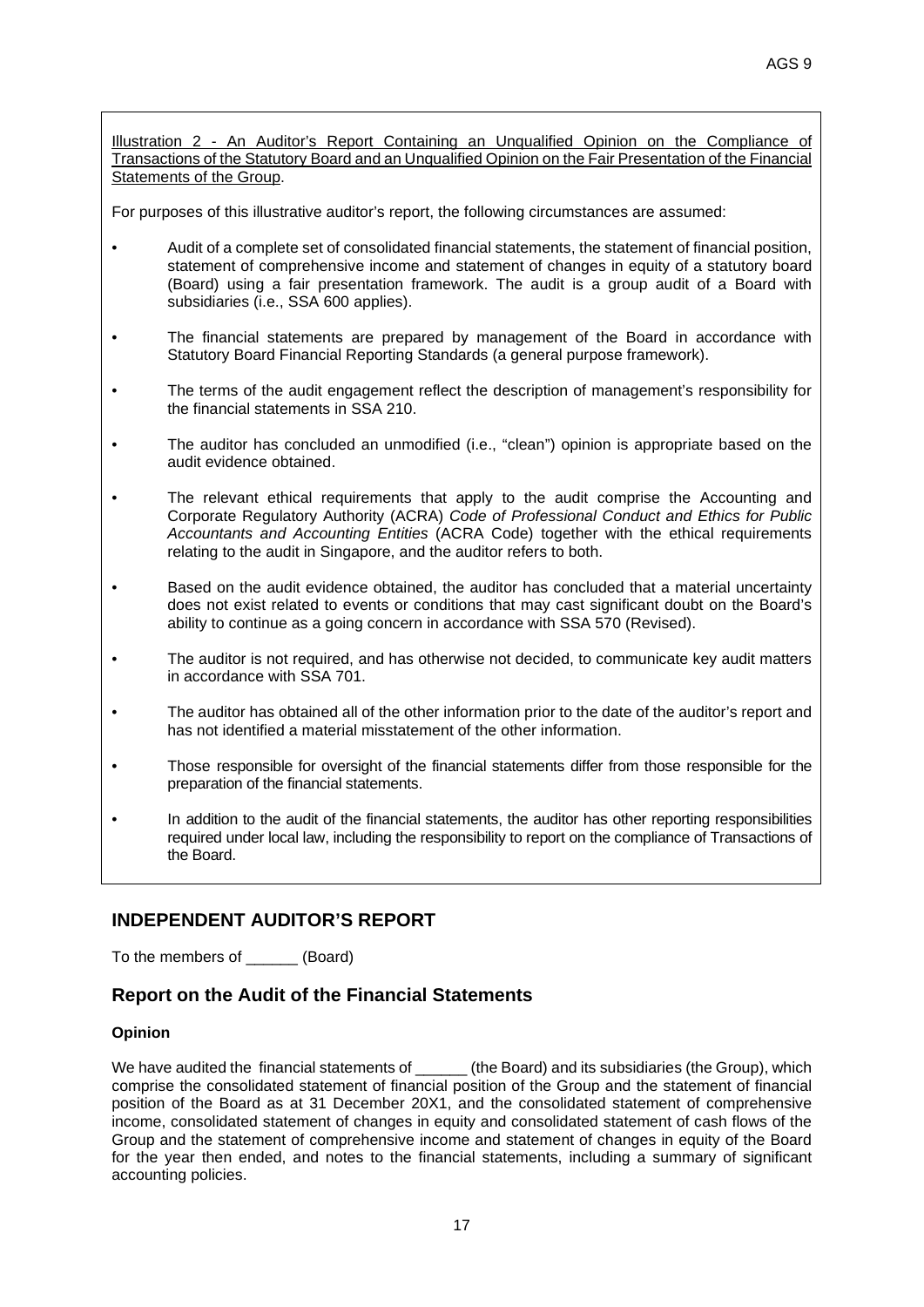In our opinion, the accompanying consolidated financial statements of the Group and the statement of financial position, statement of comprehensive income and statement of changes in equity of the Board are properly drawn up in accordance with the provisions of the Public Sector (Governance) Act 2018, Act 5 of 2018 (the Public Sector (Governance) Act), the \_\_\_\_\_\_\_\_\_ Act, Chapter \_\_\_\_\_\_\_\_ (the Act)<sup>12</sup> and Statutory Board Financial Reporting Standards so as to present fairly, in all material respects, the state of affairs of the Group and the Board as at 31 December 20X1 and the results and changes in equity of the Group and the Board and cash flows of the Group for the year ended on that date.

#### **Basis for Opinion**

We conducted our audit in accordance with Singapore Standards on Auditing (SSAs). Our responsibilities under those standards are further described in the *Auditor's Responsibilities for the Audit of the Financial Statements* section of our report. We are independent of the Group in accordance with the Accounting and Corporate Regulatory Authority (ACRA) *Code of Professional Conduct and Ethics for Public Accountants and Accounting Entities* (ACRA Code) together with the ethical requirements that are relevant to our audit of the financial statements in Singapore, and we have fulfilled our other ethical responsibilities in accordance with these requirements and the ACRA Code. We believe that the audit evidence we have obtained is sufficient and appropriate to provide a basis for our opinion.

#### **Other Information [or another title if appropriate, such as "Information Other than the Financial Statements and Auditor's Report Thereon"]**

Management is responsible for the other information. The other information comprises the [information included in the X report, <sup>13</sup> but does not include the financial statements and our auditor's report thereon.]

Our opinion on the financial statements does not cover the other information and we do not express any form of assurance conclusion thereon.

In connection with our audit of the financial statements, our responsibility is to read the other information and, in doing so, consider whether the other information is materially inconsistent with the financial statements or our knowledge obtained in the audit or otherwise appears to be materially misstated. If, based on the work we have performed, we conclude that there is a material misstatement of this other information, we are required to report that fact. We have nothing to report in this regard.

#### **Responsibilities of Management and Those Charged with Governance for the Financial**  Statements<sup>14</sup>

Management is responsible for the preparation and fair presentation of the financial statements in accordance with the provisions of the Public Sector (Governance) Act, the Act<sup>12</sup> and Statutory Board Financial Reporting Standards, and for such internal control as management determines is necessary to enable the preparation of financial statements that are free from material misstatement, whether due to fraud or error.

A statutory board is constituted based on its constitutional act and its dissolution requires Parliament's approval. In preparing the financial statements, management is responsible for assessing the Group's ability to continue as a going concern, disclosing, as applicable, matters related to going concern and using the going concern basis of accounting unless there is intention to wind up the Group or for the Group to cease operations<sup>15</sup>.

Those charged with governance are responsible for overseeing the Group's financial reporting process.

 $12$  This refers to the constitutional Act of the statutory board. The auditor should check if there are financial provisions in the constitutional Act that are relevant to the preparation of financial statements. If there are no such provisions, the auditor would not need to opine on whether the financial statements are properly drawn up in accordance with the provisions of the constitutional Act of the statutory board. Accordingly, the reference to the constitutional Act here should be removed.

<sup>&</sup>lt;sup>13</sup> A more specific description of the other information, such as "the management report and chairman's statement," may be used to identify the other information.

<sup>&</sup>lt;sup>14</sup> Or other term that is appropriate in the context of the legal framework.

<sup>&</sup>lt;sup>15</sup> In rare circumstances where amendments to the description of management's responsibilities over going concern are warranted to cater to the specific circumstances of the statutory board, the auditor should exercise professional judgement as to the appropriate wordings to be used.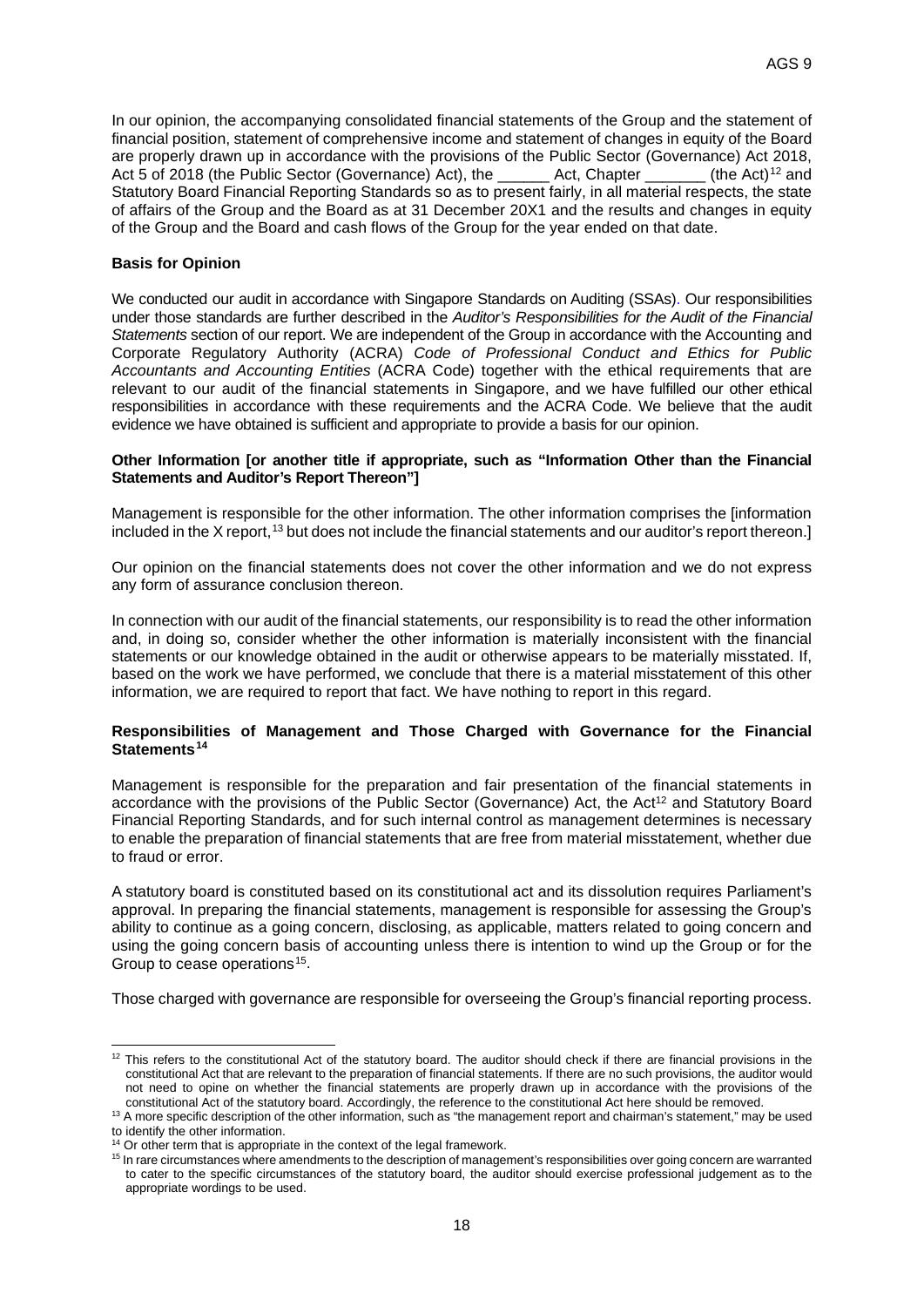#### **Auditor's Responsibilities for the Audit of the Financial Statements**

Our objectives are to obtain reasonable assurance about whether the financial statements as a whole are free from material misstatement, whether due to fraud or error, and to issue an auditor's report that includes our opinion. Reasonable assurance is a high level of assurance, but is not a guarantee that an audit conducted in accordance with SSAs will always detect a material misstatement when it exists. Misstatements can arise from fraud or error and are considered material if, individually or in the aggregate, they could reasonably be expected to influence the economic decisions of users taken on the basis of these financial statements.

As part of an audit in accordance with SSAs, we exercise professional judgement and maintain professional scepticism throughout the audit. We also:

- Identify and assess the risks of material misstatement of the financial statements, whether due to fraud or error, design and perform audit procedures responsive to those risks, and obtain audit evidence that is sufficient and appropriate to provide a basis for our opinion. The risk of not detecting a material misstatement resulting from fraud is higher than for one resulting from error, as fraud may involve collusion, forgery, intentional omissions, misrepresentations, or the override of internal control.
- Obtain an understanding of internal control relevant to the audit in order to design audit procedures that are appropriate in the circumstances, but not for the purpose of expressing an opinion on the effectiveness of the Group's internal control.16
- Evaluate the appropriateness of accounting policies used and the reasonableness of accounting estimates and related disclosures made by management.
- Conclude on the appropriateness of management's use of the going concern basis of accounting and, based on the audit evidence obtained, whether a material uncertainty exists related to events or conditions that may cast significant doubt on the Group's ability to continue as a going concern. If we conclude that a material uncertainty exists, we are required to draw attention in our auditor's report to the related disclosures in the financial statements or, if such disclosures are inadequate, to modify our opinion. Our conclusions are based on the audit evidence obtained up to the date of our auditor's report. However, future events or conditions may cause the Group to cease to continue as a going concern.
- Evaluate the overall presentation, structure and content of the financial statements, including the disclosures, and whether the financial statements represent the underlying transactions and events in a manner that achieves fair presentation.
- Obtain sufficient appropriate audit evidence regarding the financial information of the entities or business activities within the Group to express an opinion on the consolidated financial statements. We are responsible for the direction, supervision and performance of the group audit. We remain solely responsible for our audit opinion.

We communicate with those charged with governance regarding, among other matters, the planned scope and timing of the audit and significant audit findings, including any significant deficiencies in internal control that we identify during our audit.

<sup>&</sup>lt;sup>16</sup> This sentence would be modified, as appropriate, in circumstances when the auditor also has a responsibility to issue an opinion on the effectiveness of internal control in conjunction with the audit of the consolidated financial statements.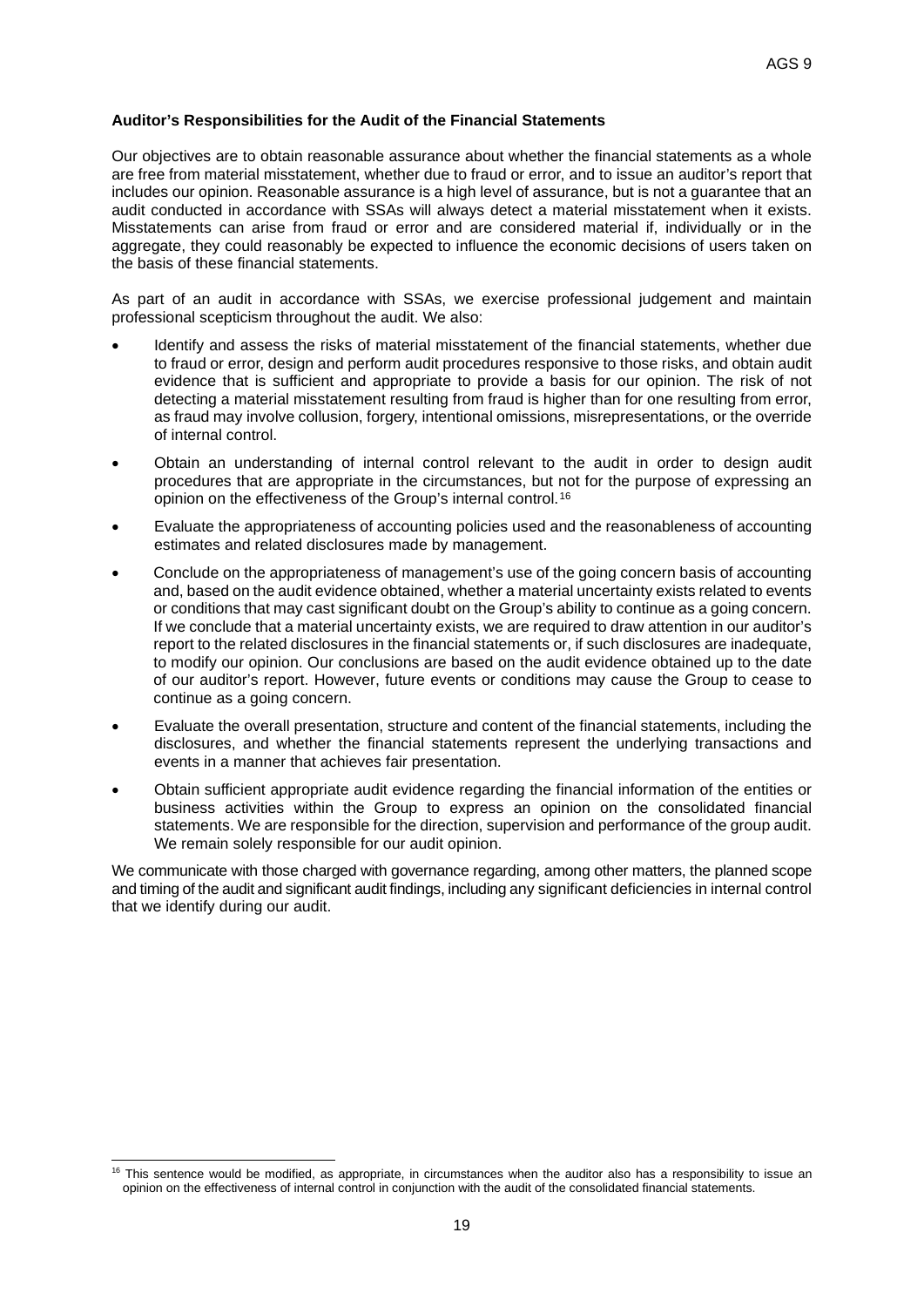# **Report on Other Legal and Regulatory Requirements**

#### **Opinion**

In our opinion:

- (a) the receipts, expenditure, investment of moneys and the acquisition and disposal of assets by the Board during the year are, in all material respects, in accordance with the provisions of the Public Sector (Governance) Act, the Act<sup>17</sup> and the requirements of any other written law applicable to moneys of or managed by the Board.
- (b) proper accounting and other records have been kept, including records of all assets of the Board whether purchased, donated or otherwise.

#### **Basis for Opinion**

We conducted our audit in accordance with SSAs. Our responsibilities under those standards are further described in the *Auditor's Responsibilities for the Compliance Audit* section of our report. We are independent of the Group in accordance with the ACRA Code together with the ethical requirements that are relevant to our audit of the financial statements in Singapore, and we have fulfilled our other ethical responsibilities in accordance with these requirements and the ACRA Code. We believe that the audit evidence we have obtained is sufficient and appropriate to provide a basis for our opinion on management's compliance.

#### **Responsibilities of Management for Compliance with Legal and Regulatory Requirements18**

Management is responsible for ensuring that the receipts, expenditure, investment of moneys and the acquisition and disposal of assets, are in accordance with the provisions of the Public Sector (Governance) Act, the Act and the requirements of any other written law applicable to moneys of or managed by the Board. This responsibility includes monitoring related compliance requirements relevant to the Board, and implementing internal controls as management determines are necessary to enable compliance with the requirements.

#### **Auditor's Responsibilities for the Compliance Audit**

Our responsibility is to express an opinion on management's compliance based on our audit of the financial statements. We planned and performed the compliance audit to obtain reasonable assurance about whether the receipts, expenditure, investment of moneys and the acquisition and disposal of assets, are in accordance with the provisions of the Public Sector (Governance) Act, the Act and the requirements of any other written law applicable to moneys of or managed by the Board.

Our compliance audit includes obtaining an understanding of the internal control relevant to the receipts, expenditure, investment of moneys and the acquisition and disposal of assets; and assessing the risks of material misstatement of the financial statements from non-compliance, if any, but not for the purpose of expressing an opinion on the effectiveness of the Board's internal control. Because of the inherent limitations in any internal control system, non-compliances may nevertheless occur and not be detected.

[*The form and content of this section of the auditor's report would vary depending on the nature of the auditor's other reporting responsibilities prescribed by local law or regulation. The matters addressed by other law or regulation (referred to as "other reporting responsibilities") shall be addressed within this section unless the other reporting responsibilities address the same topics as those presented under the reporting responsibilities required by the SSAs as part of the Report on the Audit of the Financial Statements section. The reporting of other reporting responsibilities that address the same topics as those required by the SSAs may be combined (i.e., included in the Report on the Audit of the Financial Statements section under the appropriate subheadings) provided that the wording in the auditor's report clearly differentiates the other reporting responsibilities from the reporting that is required by the SSAs where such a difference exists.*]

<sup>&</sup>lt;sup>17</sup> If the reference to the constitutional Act of the statutory board is removed from the "Opinion" section under the "Report on the Audit of the Financial Statements" section (see footnote 12), the constitutional Act of the statutory board, when first described here, should be stated in full. Accordingly, "the Act" will be replaced by "the \_\_\_\_\_\_\_\_\_\_\_\_\_\_\_\_\_\_\_\_\_\_\_ (the Act)".

<sup>&</sup>lt;sup>18</sup> Or other term that is appropriate in the context of the legal framework.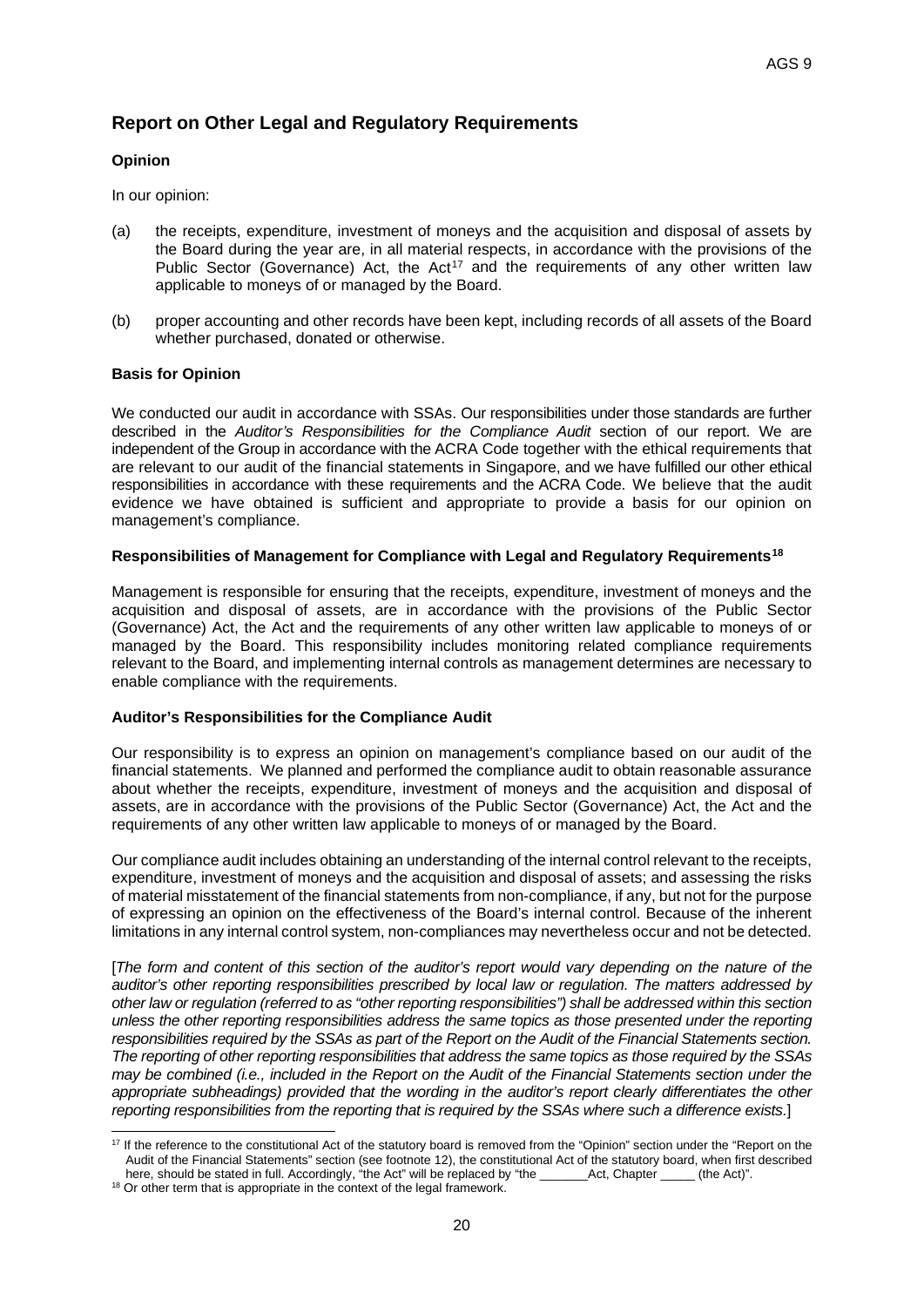$_{-}$  (Firm) Public Accountants and Chartered Accountants Singapore  $_$  (Date)

Note:

The opinion paragraph may have to be amended to report on matters specifically required under the relevant Act.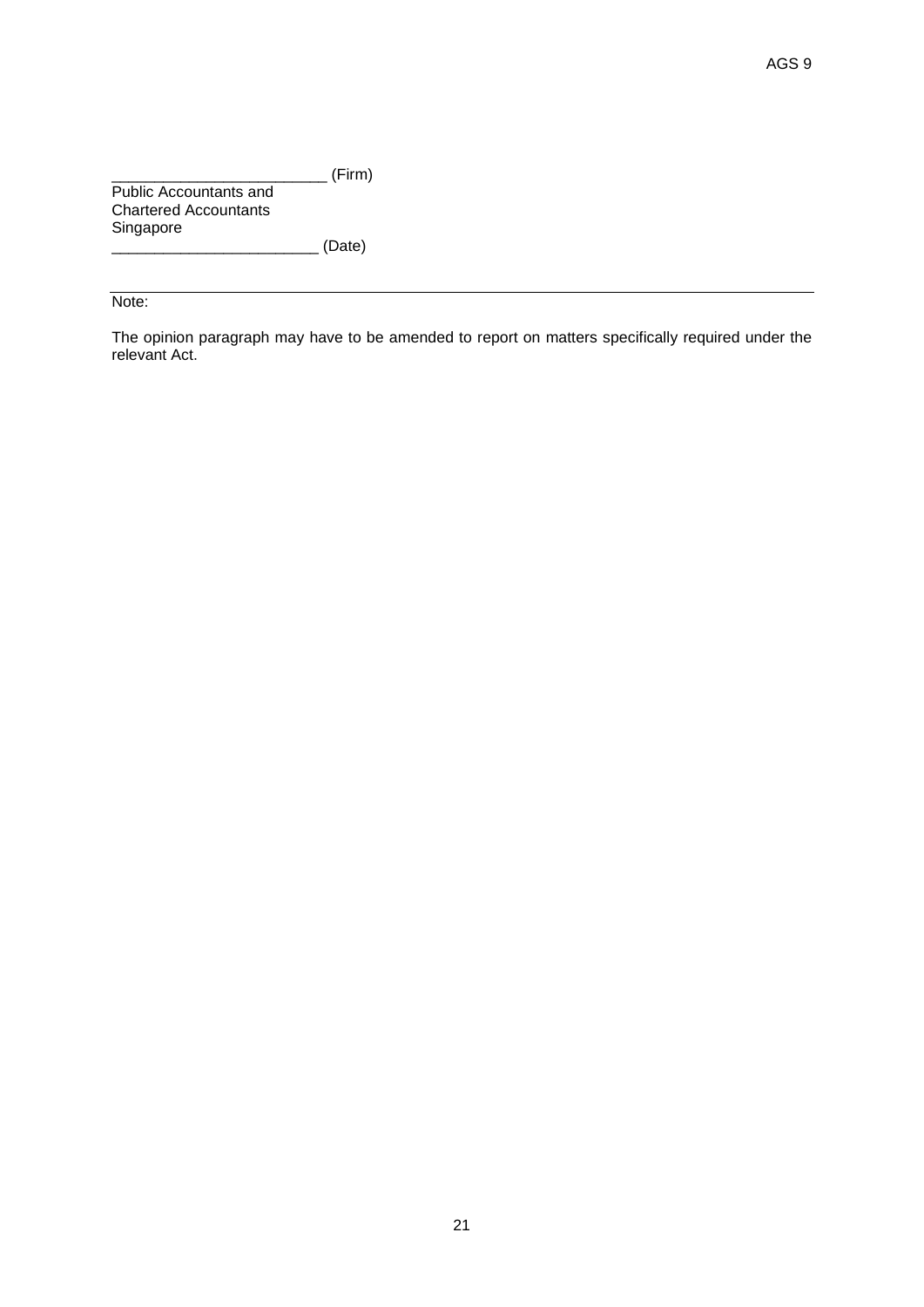Illustration 3 - An Auditor's Report Containing a Qualified Opinion on the Compliance of Transactions Due to the Auditor's Inability to Obtain Sufficient Appropriate Audit Evidence on a Class of Transaction and a Qualified Opinion on the Fair Presentation of the Financial Statements.

For purposes of this illustrative auditor's report, the following circumstances are assumed:

- Audit of a complete set of financial statements of a statutory board (Board) using a fair presentation framework. The audit is not a group audit (i.e., SSA 600 does not apply).
- The financial statements are prepared by management of the Board in accordance with Statutory Board Financial Reporting Standards (a general purpose framework).
- The terms of the audit engagement reflect the description of management's responsibility for the financial statements in SSA 210.
- The auditor was unable to obtain sufficient appropriate audit evidence on whether all related parties (non-government related entities) have been identified; completeness of disclosure for such related party balances and transactions in the financial statements; and whether such related party transactions were made after necessary approvals were obtained. The possible effects of this inability to obtain sufficient appropriate audit evidence are deemed to be material but not pervasive to the financial statements (i.e., a qualified opinion is appropriate).
- The relevant ethical requirements that apply to the audit comprise the Accounting and Corporate Regulatory Authority (ACRA) *Code of Professional Conduct and Ethics for Public Accountants and Accounting Entities* (ACRA Code) together with the ethical requirements relating to the audit in Singapore, and the auditor refers to both.
- Based on the audit evidence obtained, the auditor has concluded that a material uncertainty does not exist related to events or conditions that may cast significant doubt on the Board's ability to continue as a going concern in accordance with SSA 570 (Revised).
- The auditor is not required, and has otherwise not decided, to communicate key audit matters in accordance with SSA 701.
- The auditor has obtained all of the other information prior to the date of the auditor's report and the matter giving rise to the qualified opinion on the financial statements also affects the other information.
- Those responsible for oversight of the financial statements differ from those responsible for the preparation of the financial statements.
- In addition to the audit of the financial statements, the auditor has other reporting responsibilities required under local law, including the responsibility to report on the compliance of Transactions of the Board.

# **INDEPENDENT AUDITOR'S REPORT**

To the Members of  $(Board)$ 

### **Report on the Audit of the Financial Statements**

#### **Qualified Opinion**

We have audited the financial statements of  $\qquad$  (the Board), which comprise the statement of financial position as at 31 December 20X1, and the statement of comprehensive income, statement of changes in equity and statement of cash flows for the year then ended, and notes to the financial statements, including a summary of significant accounting policies.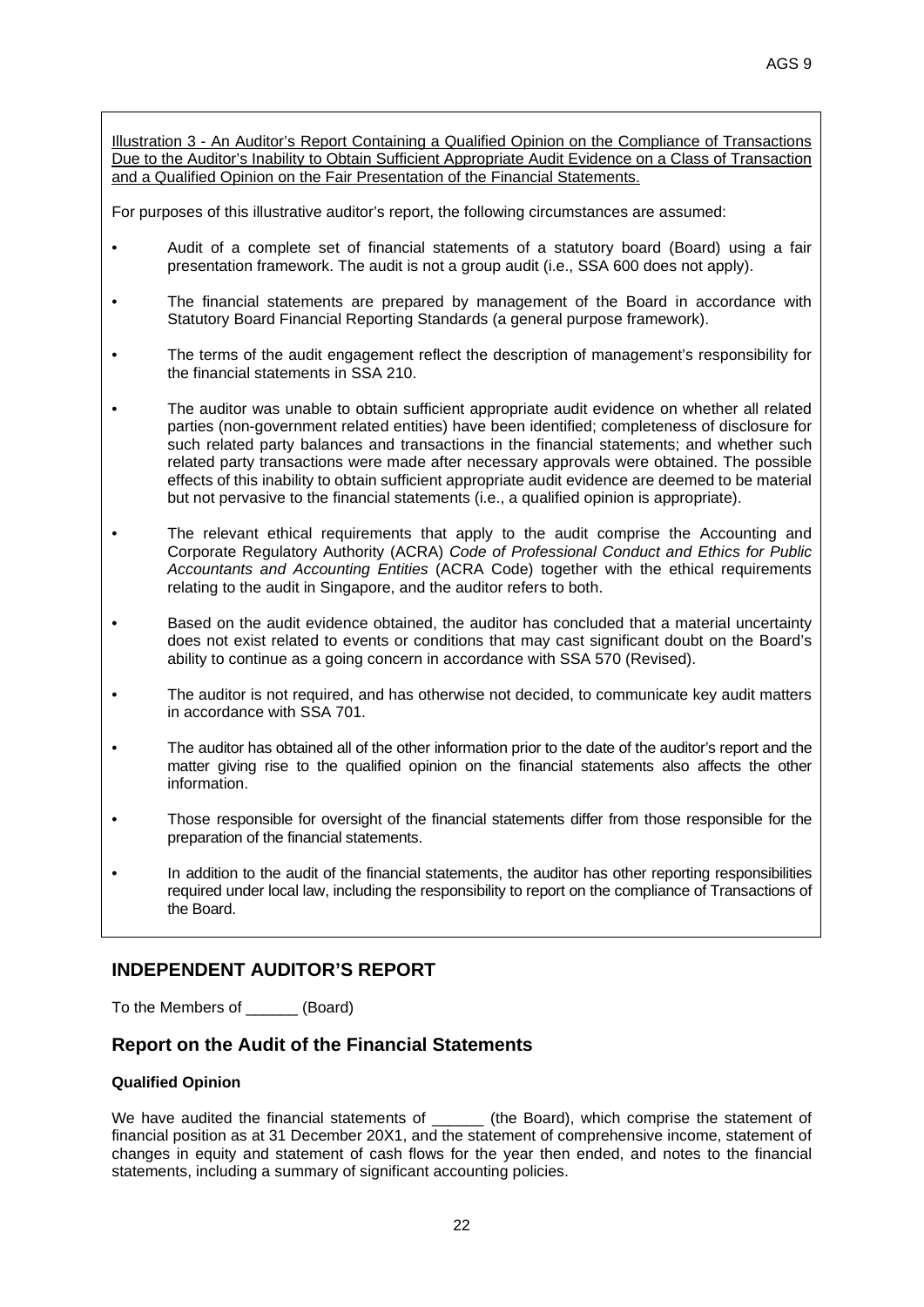In our opinion, except for the impact of the matter described in the *Basis for Qualified Opinion* section of our report, the accompanying financial statements are properly drawn up in accordance with the provisions of the Public Sector (Governance) Act 2018, Act 5 of 2018 (the Public Sector (Governance) Act), the \_\_\_\_\_\_\_\_Act, Chapter \_\_\_\_\_\_\_ (the Act)19 and Statutory Board Financial Reporting Standards so as to present fairly, in all material respects, the state of affairs of the Board as at 31 December 20X1 and the results, changes in equity and cash flows of the Board for the year ended on that date.

#### **Basis for Qualified Opinion**

Management was unable to provide a complete list of related party (non-government related entities) transactions as defined by Statutory Board Financial Reporting Standard 24, *Related Party Disclosures.*  Due to certain lapses in internal controls during the year, transactions with related parties (nongovernment related entities) were not identified or subject to appropriate levels of approval. Consequently, we were not able to obtain sufficient appropriate evidence on the following:

- a) whether all related parties (non-government related entities) have been identified;
- b) completeness of disclosure for such related party balances and transactions in the financial statements; and
- c) whether such related party transactions were made after necessary approvals were obtained.

We conducted our audit in accordance with Singapore Standards on Auditing (SSAs). Our responsibilities under those standards are further described in the *Auditor's Responsibilities for the Audit of the Financial Statements* section of our report. We are independent of the Board in accordance with the Accounting and Corporate Regulatory Authority (ACRA) *Code of Professional Conduct and Ethics for Public Accountants and Accounting Entities* (ACRA Code) together with the ethical requirements that are relevant to our audit of the financial statements in Singapore, and we have fulfilled our other ethical responsibilities in accordance with these requirements and the ACRA Code. We believe that the audit evidence we have obtained is sufficient and appropriate to provide a basis for our qualified opinion.

#### **Other Information [or another title if appropriate, such as "Information Other than the Financial Statements and Auditor's Report Thereon"]**

Management is responsible for the other information. The other information comprises the [information included in the X report,<sup>20</sup> but does not include the financial statements and our auditor's report thereon.]

Our opinion on the financial statements does not cover the other information and we do not express any form of assurance conclusion thereon.

In connection with our audit of the financial statements, our responsibility is to read the other information and, in doing so, consider whether the other information is materially inconsistent with the financial statements or our knowledge obtained in the audit or otherwise appears to be materially misstated.

If, based on the work we have performed, we conclude that there is a material misstatement of this other information, we are required to report that fact. As described in the *Basis for Qualified Opinion* section above, we were unable to obtain sufficient appropriate evidence about the related party disclosures and transactions. Accordingly, we are unable to conclude whether or not the other information is materially misstated with respect to this matter.

#### **Responsibilities of Management and Those Charged with Governance for the Financial Statements21**

Management is responsible for the preparation and fair presentation of the financial statements in accordance with the provisions of the Public Sector (Governance) Act, the Act<sup>19</sup> and Statutory Board

<sup>&</sup>lt;sup>19</sup> This refers to the constitutional Act of the statutory board. The auditor should check if there are financial provisions in the constitutional Act that are relevant to the preparation of financial statements. If there are no such provisions, the auditor would not need to opine on whether the financial statements are properly drawn up in accordance with the provisions of the constitutional Act of the statutory board. Accordingly, the reference to the constitutional Act here should be removed.

<sup>&</sup>lt;sup>20</sup> A more specific description of the other information, such as "the management report and chairman's statement," may be used to identify the other information.

 $21$  Or other term that is appropriate in the context of the legal framework.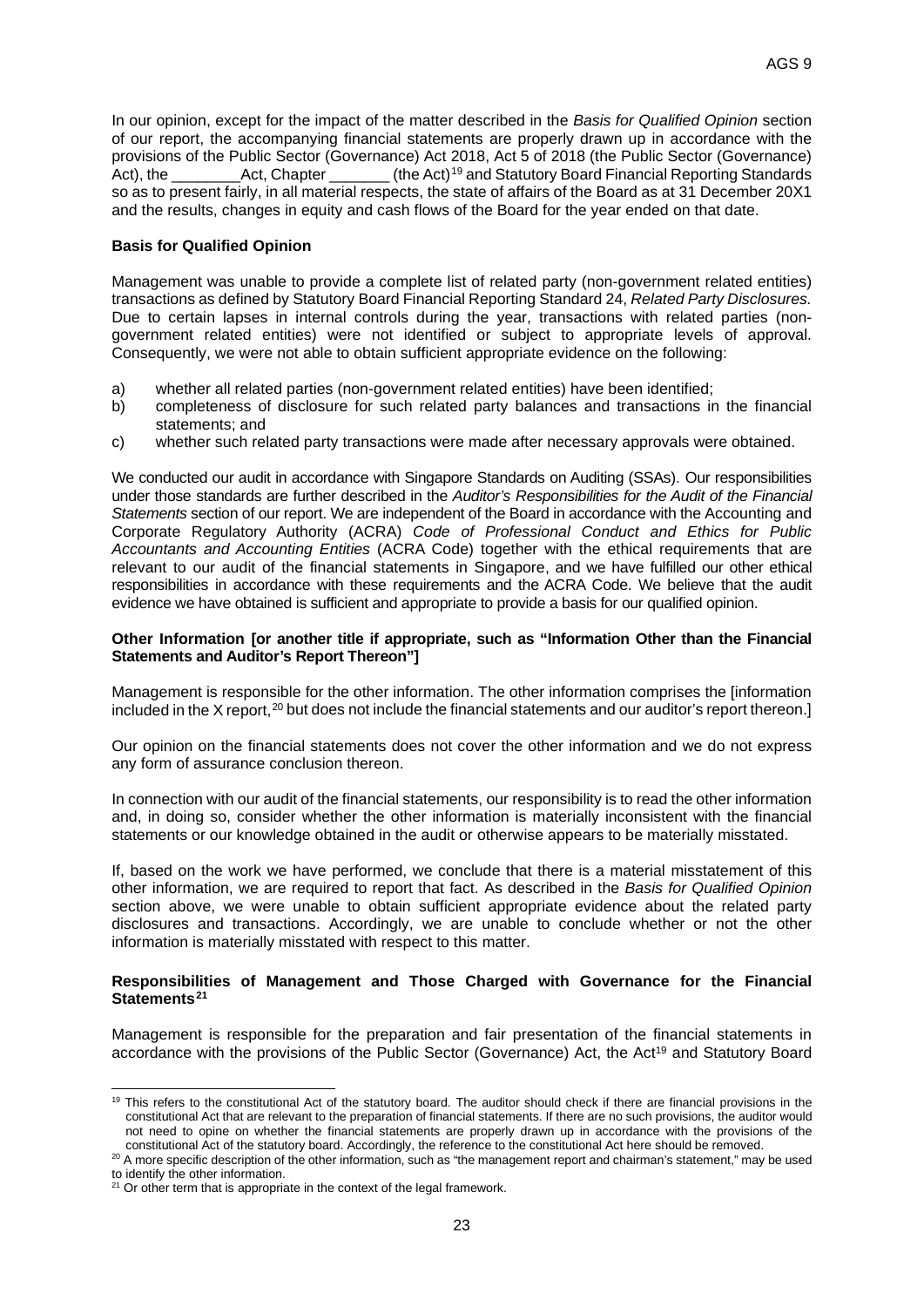Financial Reporting Standards, and for such internal control as management determines is necessary to enable the preparation of financial statements that are free from material misstatement, whether due to fraud or error.

A statutory board is constituted based on its constitutional act and its dissolution requires Parliament's approval. In preparing the financial statements, management is responsible for assessing the Board's ability to continue as a going concern, disclosing, as applicable, matters related to going concern and using the going concern basis of accounting unless there is intention to wind up the Board or for the Board to cease operations<sup>22</sup>.

Those charged with governance are responsible for overseeing the Board's financial reporting process.

#### **Auditor's Responsibilities for the Audit of the Financial Statements**

Our objectives are to obtain reasonable assurance about whether the financial statements as a whole are free from material misstatement, whether due to fraud or error, and to issue an auditor's report that includes our opinion. Reasonable assurance is a high level of assurance, but is not a guarantee that an audit conducted in accordance with SSAs will always detect a material misstatement when it exists. Misstatements can arise from fraud or error and are considered material if, individually or in the aggregate, they could reasonably be expected to influence the economic decisions of users taken on the basis of these financial statements.

As part of an audit in accordance with SSAs, we exercise professional judgement and maintain professional scepticism throughout the audit. We also:

- Identify and assess the risks of material misstatement of the financial statements, whether due to fraud or error, design and perform audit procedures responsive to those risks, and obtain audit evidence that is sufficient and appropriate to provide a basis for our opinion. The risk of not detecting a material misstatement resulting from fraud is higher than for one resulting from error, as fraud may involve collusion, forgery, intentional omissions, misrepresentations, or the override of internal control.
- Obtain an understanding of internal control relevant to the audit in order to design audit procedures that are appropriate in the circumstances, but not for the purpose of expressing an opinion on the effectiveness of the Board's internal control.23
- Evaluate the appropriateness of accounting policies used and the reasonableness of accounting estimates and related disclosures made by management.
- Conclude on the appropriateness of management's use of the going concern basis of accounting and, based on the audit evidence obtained, whether a material uncertainty exists related to events or conditions that may cast significant doubt on the Board's ability to continue as a going concern. If we conclude that a material uncertainty exists, we are required to draw attention in our auditor's report to the related disclosures in the financial statements or, if such disclosures are inadequate, to modify our opinion. Our conclusions are based on the audit evidence obtained up to the date of our auditor's report. However, future events or conditions may cause the Board to cease to continue as a going concern.
- Evaluate the overall presentation, structure and content of the financial statements, including the disclosures, and whether the financial statements represent the underlying transactions and events in a manner that achieves fair presentation.

We communicate with those charged with governance regarding, among other matters, the planned scope and timing of the audit and significant audit findings, including any significant deficiencies in internal control that we identify during our audit.

<sup>&</sup>lt;sup>22</sup> In rare circumstances where amendments to the description of management's responsibilities over going concern are warranted to cater to the specific circumstances of the statutory board, the auditor should exercise professional judgement as to the appropriate wordings to be used.

<sup>&</sup>lt;sup>23</sup> This sentence would be modified, as appropriate, in circumstances when the auditor also has a responsibility to issue an opinion on the effectiveness of internal control in conjunction with the audit of the financial statements.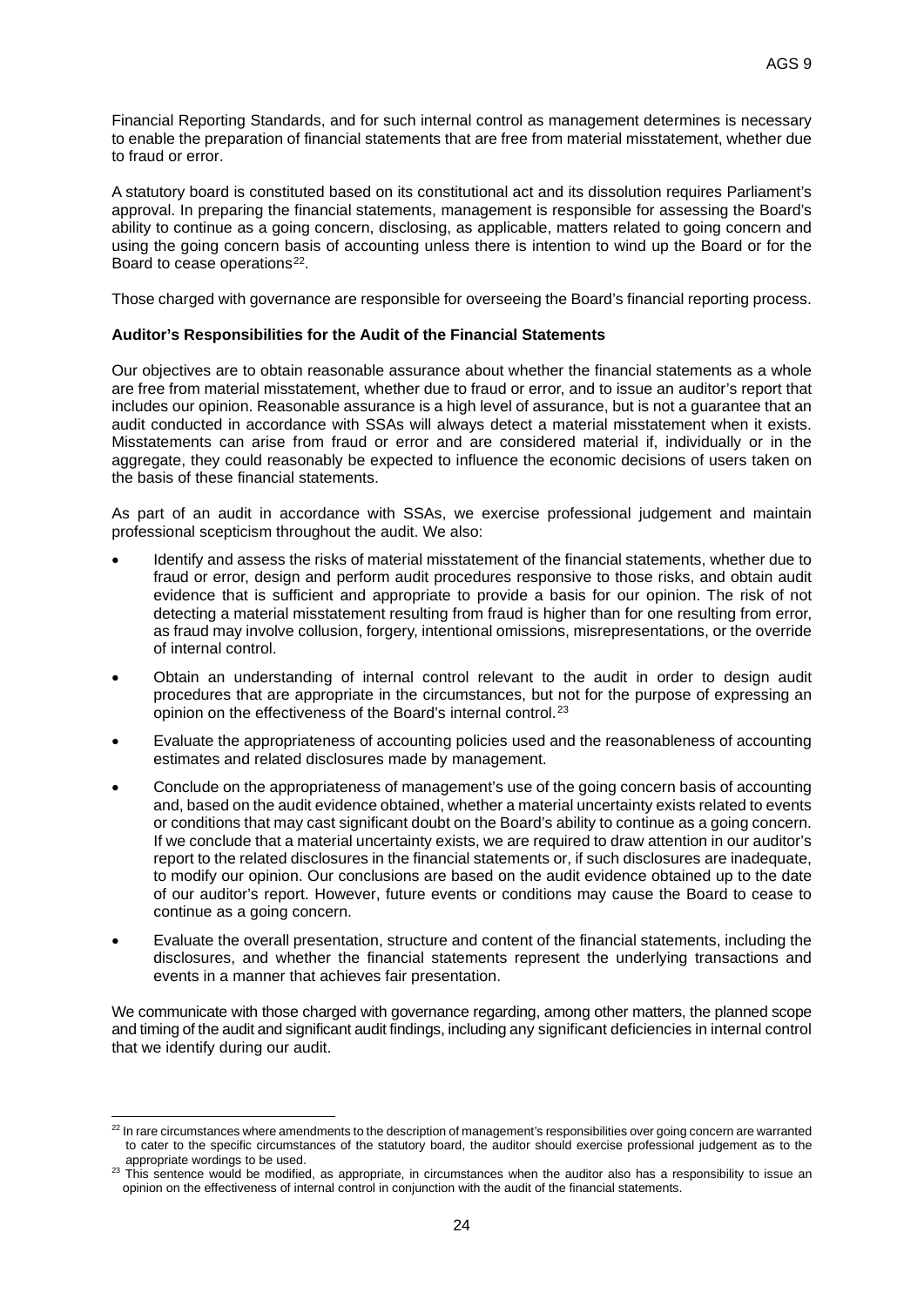# **Report on Other Legal and Regulatory Requirements**

#### **Qualified Opinion**

In our opinion, except for the matters described in the *Basis for Qualified Opinion* section of our report:

- (a) the receipts, expenditure, investment of moneys and acquisition and disposal of assets by the Board during the year are, in all material respects, in accordance with the provisions of the Public Sector (Governance) Act, the Act<sup>24</sup> and the requirements of any other written law applicable to moneys of or managed by the Board.
- (b) proper accounting and other records have been kept, including records of all assets of the Board whether purchased, donated or otherwise.

#### **Basis for Qualified Opinion**

Due to certain lapses in internal controls during the year as highlighted in the *Basis for Qualified Opinion* section under the *Report on the Audit of the Financial Statements* section above, we were not able to obtain sufficient appropriate evidence on whether transactions with all related parties (non-government related) transactions were in accordance with the provisions of the Public Sector (Governance) Act, the Act and the requirements of any other written law applicable to moneys of or managed by the Board.

We conducted our audit in accordance with Singapore Standards on Auditing (SSAs).Our responsibilities under those standards are further described in the *Auditor's Responsibilities for the Compliance Audit* section of our report. We are independent of the Board in accordance with the ACRA Code together with the ethical requirements that are relevant to our audit of the financial statements in Singapore, and we have fulfilled our other ethical responsibilities in accordance with these requirements and the ACRA Code. We believe that the audit evidence we have obtained is sufficient and appropriate to provide a basis for our qualified opinion on management's compliance.

#### **Responsibilities of Management for Compliance with Legal and Regulatory Requirements25**

Management is responsible for ensuring that the receipts, expenditure, investment of moneys and the acquisition and disposal of assets, are in accordance with the provisions of the Public Sector (Governance) Act, the Act and the requirements of any other written law applicable to moneys of or managed by the Board. This responsibility includes monitoring related compliance requirements relevant to the Board, and implementing internal controls as management determines are necessary to enable compliance with the requirements.

#### **Auditor's Responsibilities for the Compliance Audit**

Our responsibility is to express an opinion on management's compliance based on our audit of the financial statements. We planned and performed the compliance audit to obtain reasonable assurance about whether the receipts, expenditure, investment of moneys and the acquisition and disposal of assets, are in accordance with the provisions of the Public Sector (Governance) Act, the Act and the requirements of any other written law applicable to moneys of or managed by the Board.

Our compliance audit includes obtaining an understanding of the internal control relevant to the receipts, expenditure, investment of moneys and the acquisition and disposal of assets; and assessing the risks of material misstatement of the financial statements from non-compliance, if any, but not for the purpose of expressing an opinion on the effectiveness of the Board's internal control. Because of the inherent limitations in any internal control system, non-compliances may nevertheless occur and not be detected.

<sup>&</sup>lt;sup>24</sup> If the reference to the constitutional Act of the statutory board is removed from the "Qualified Opinion" section under the "Report on the Audit of the Financial Statements" section (see footnote 19), the constitutional Act of the statutory board, when first described here, should be stated in full. Accordingly, "the Act" will be replaced by "the \_\_\_\_\_\_Act, Chapter \_\_\_\_\_ (the Act)".

<sup>&</sup>lt;sup>25</sup> Or other term that is appropriate in the context of the legal framework.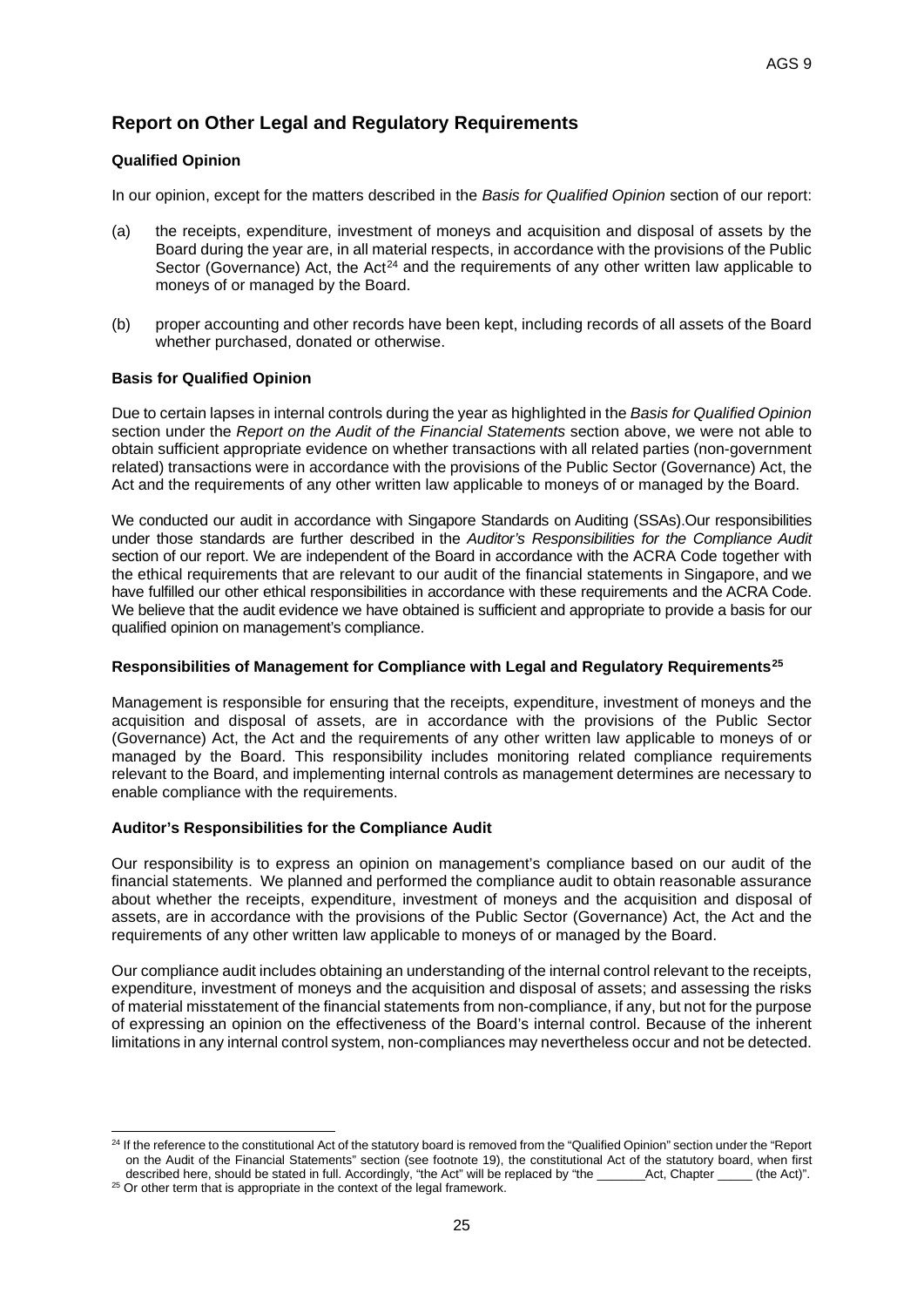[*The form and content of this section of the auditor's report would vary depending on the nature of the auditor's other reporting responsibilities prescribed by local law or regulation. The matters addressed by other law or regulation (referred to as "other reporting responsibilities") shall be addressed within this section unless the other reporting responsibilities address the same topics as those presented under the reporting responsibilities required by the SSAs as part of the Report on the Audit of the Financial Statements section. The reporting of other reporting responsibilities that address the same topics as those required by the SSAs may be combined (i.e., included in the Report on the Audit of the Financial Statements section under the appropriate subheadings) provided that the wording in the auditor's report clearly differentiates the other reporting responsibilities from the reporting that is required by the SSAs where such a difference exists.*]

 $(Firm)$ Public Accountants and Chartered Accountants Singapore \_\_\_\_\_\_\_\_\_\_\_\_\_\_\_\_\_\_\_\_\_\_\_\_ (Date)

Note:

The opinion paragraph may have to be amended to report on matters specifically required under the relevant Act.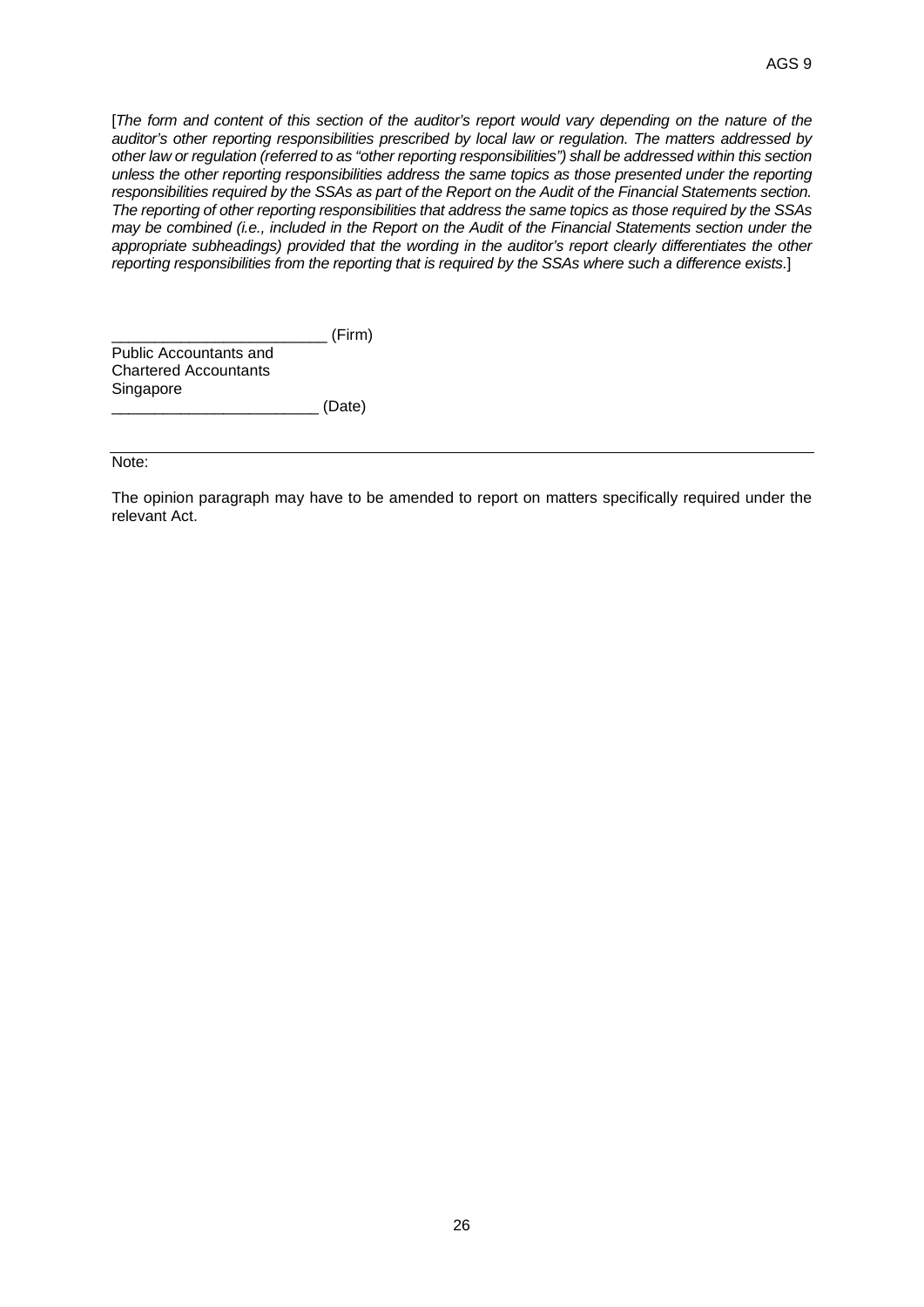# **APPENDIX II**

# **Risks to Compliance and Possible Control Procedures**

| <b>Risk</b>                                                                          | <b>Description</b>                                                                                                                                                                                                                       | <b>Mitigating Controls</b>                                                                                                                                                                                                                                                                                                                                                                                                                                                             |
|--------------------------------------------------------------------------------------|------------------------------------------------------------------------------------------------------------------------------------------------------------------------------------------------------------------------------------------|----------------------------------------------------------------------------------------------------------------------------------------------------------------------------------------------------------------------------------------------------------------------------------------------------------------------------------------------------------------------------------------------------------------------------------------------------------------------------------------|
| <b>Complexity of</b><br>regulations                                                  | The more complex the regulations,<br>the greater the risk of error. This<br>occur<br>either<br>through<br>may<br>a<br>misunderstanding<br>or<br>misinterpretation of the regulation<br>or through an error in application.               | Formal procedures for the incorporation<br>of statutory requirements into operating<br>instructions.<br>Formal control plans prepared and<br>$\bullet$<br>monitored by appropriate personnel.<br>Review of control plans and operating<br>manuals by internal audit or some other<br>independent audit.                                                                                                                                                                                |
| <b>New</b><br>compliance<br>requirements                                             | New compliance requirements may<br>require the introduction of new<br>administrative<br>and<br>control<br>procedures. This may result in<br>errors in either the design<br>or<br>operation of controls required to<br>ensure compliance. | The controls identified above involving<br>formal procedures for the incorporation of<br>requirements<br>statutory<br>into<br>operating<br>instructions. Formal control plans and the<br>independent<br>review<br>operating<br>οf<br>instructions and control plans will also<br>apply.                                                                                                                                                                                                |
| Services and<br>programmes<br>delivered<br>through third<br>parties                  | Where<br>programmes<br>are<br>administered by agents, statutory<br>boards lose a degree of direct<br>control and may have to rely on<br>agents to ensure compliance with<br>the compliance requirements.                                 | Formal<br>agreements<br>between<br>the<br>statutory board and the agent defining<br>control procedures to be applied in the<br>administration of services.<br>Management control and monitoring of<br>third party activities.<br>Inspection visits by internal audit to third<br>systems<br>parties to<br>review<br>and<br>procedures, including those relevant to<br>compliance.<br>Independent<br>certification<br>the<br>οf<br>transactions<br>by the third<br>parties'<br>auditor. |
| <b>Payments and</b><br>receipts made<br>on the basis of<br>claims or<br>declarations | board's<br>A<br>statutory<br>ability<br>to<br>confirm<br>compliance<br>with<br>the<br>compliance requirements may be<br>restricted where, for example,<br>criteria specified are not subject to<br>direct verification.                  | Established criteria for making claims,<br>clearly<br>set<br>in<br>departmental<br>out<br>instructions and guidance to claimants.<br>Standard<br>requirements<br>for<br>documentation evidencing entitlement<br>to be submitted in support of claims.<br>inspection<br>of<br>Physical<br>claimants'<br>records etc., to confirm eligibility.                                                                                                                                           |